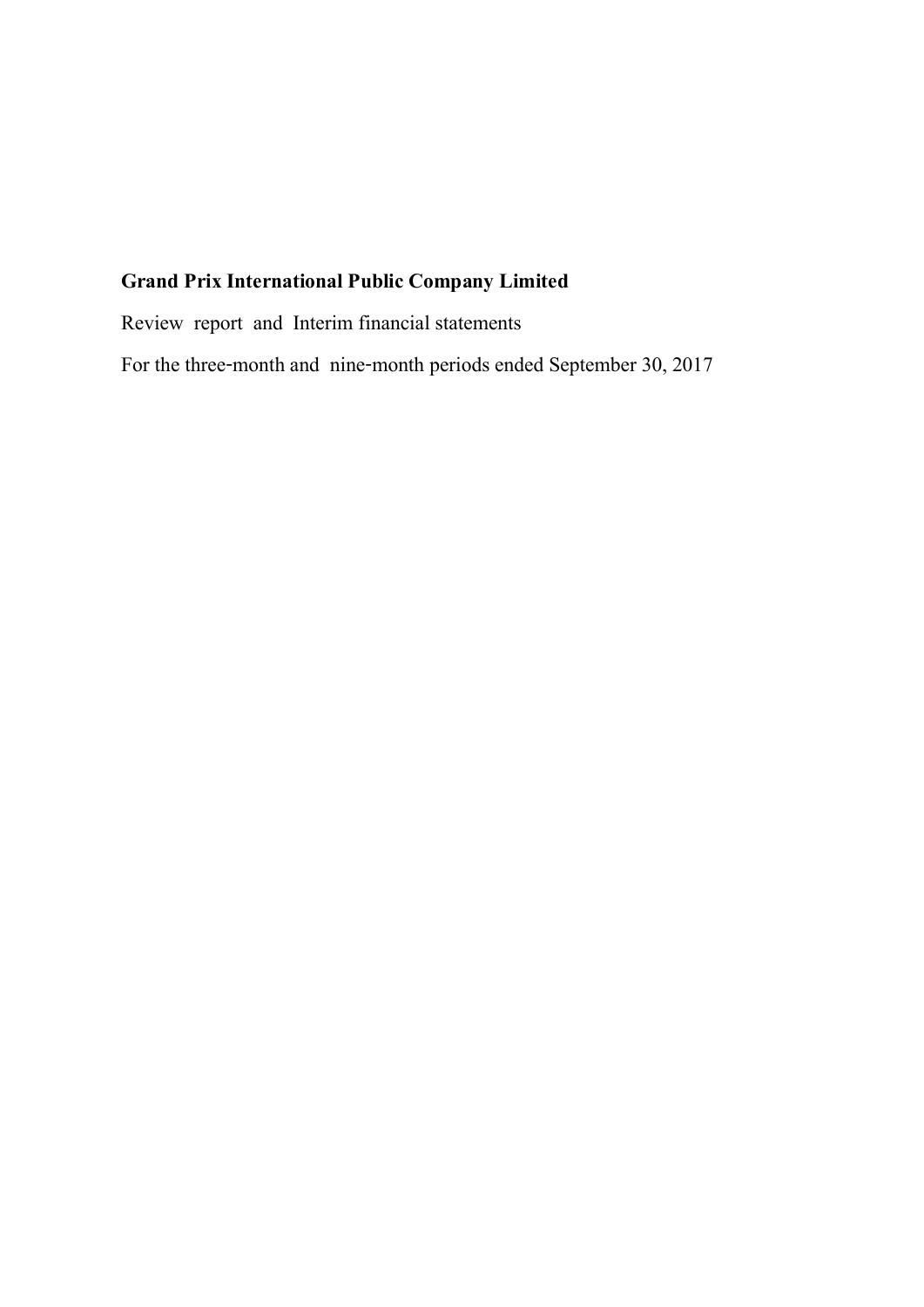#### **Independent auditor's report on review of interim financial information**

#### **To Shareholder of Grand Prix International Public Company Limited**

I have reviewed the accompanying statements of financial position of Grand Prix International Public Company Limited as at September 30, 2017 and the related statements of comprehensive income for the three-month and nine-month periods ended September 30, 2017, changes in equity and cash flows for the six-month period ended September 30, 2017, and condensed notes. Management is responsible for the preparation and presentation of this interim financial information in accordance with Thai Accounting Standard 34, "Interim Financial Reporting". My responsibility is to express a conclusion on this interim financial information based on my review.

#### *Scope of Review*

I conducted my review in accordance with the Thai Standard on Review Engagements 2 4 1 0, "Review of Interim Financial Information Performed by the Independent Auditor of the Entity". A review of interim financial information consists of making inquiries, primarily of persons responsible for financial and accounting matters, and applying analytical and other review procedures. A review is substantially less in scope than an audit conducted in accordance with Thai Standards on Auditing and consequently does not enable me to obtain assurance that I would become aware of all significant matters that might be identified in an audit. Accordingly, I do not express an audit opinion.

# *Conclusion*

Based on my review, nothing has come to my attention that causes me to believe that the accompanying interim financial information is not prepared, in all material respects, in accordance with Thai Accounting Standard 34, "Interim Financial Reporting".

#### **D I A INTERNATIONAL AUDIT CO., LTD.**

(Ms. Suphaphorn Mangjit) C.P.A. (Thailand) Registration No. 8125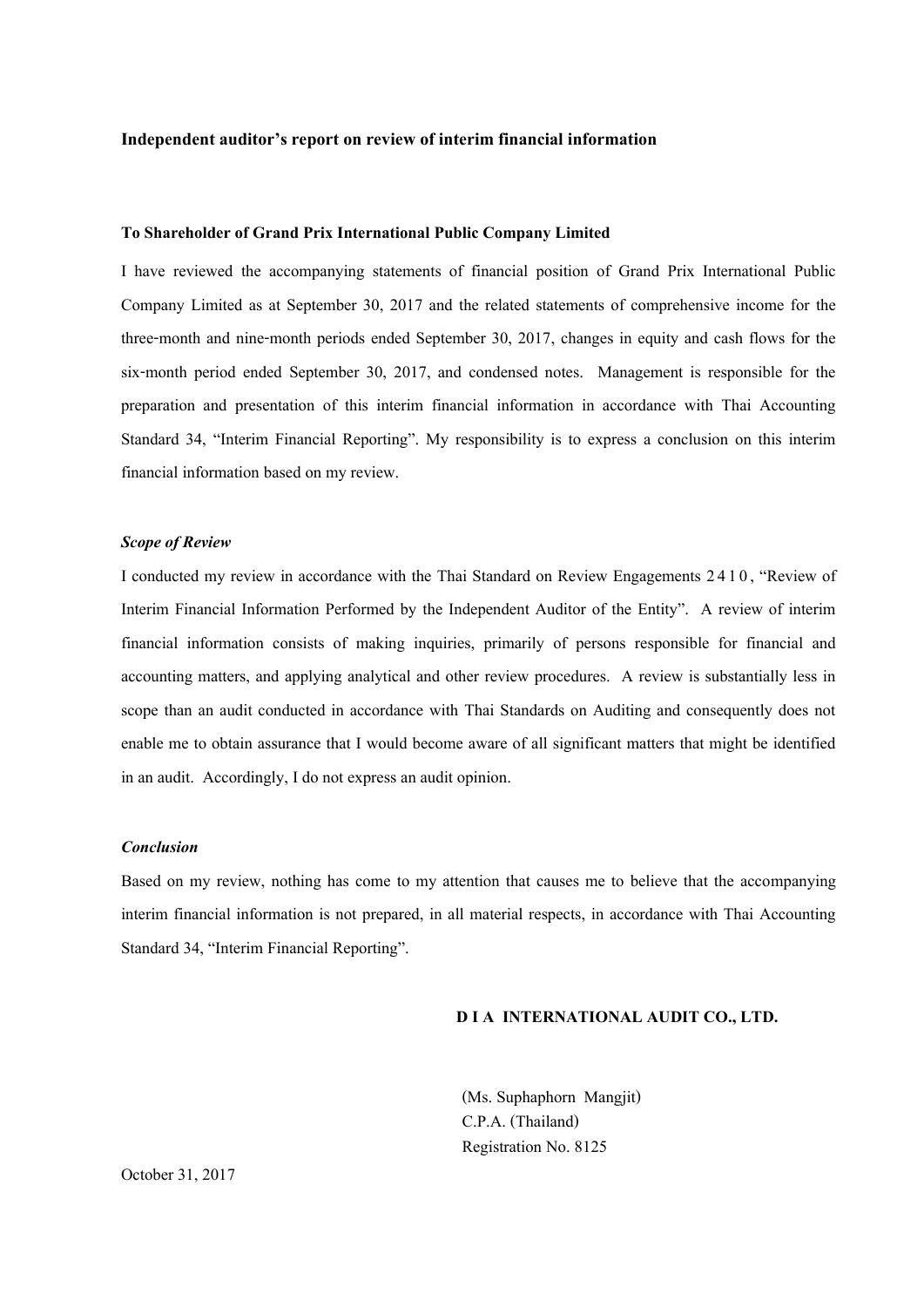**Statements of financial position**

**Aa at September 30, 2017**

**(Unaudited/Reviewed only)**

|                                                 |                |                    | (Unit:Baht)       |
|-------------------------------------------------|----------------|--------------------|-------------------|
|                                                 | Notes          | September 30, 2017 | December 31, 2016 |
|                                                 |                | (Unaudited/        | (Audited)         |
|                                                 |                | Reviewed only)     |                   |
| Assets                                          |                |                    |                   |
| <b>Current assets</b>                           |                |                    |                   |
| Cash and cash equivalents                       | $\overline{4}$ | 82,873,621.34      | 60,265,397.72     |
| Temporary investments                           | 5              | 281,708,436.41     | 363,285,916.88    |
| Trade accounts receivable and other receivables | 6              | 81,763,037.15      | 107,180,136.16    |
| Inventories                                     | $\tau$         | 6,710,644.96       | 6,791,723.62      |
| <b>Total current assets</b>                     |                | 453,055,739.86     | 537, 523, 174. 38 |
| Non-current assets                              |                |                    |                   |
| Restricted bank deposit                         | $\,8\,$        | 5,423,300.00       | 5,423,300.00      |
| Other long-term investment                      | 9              | 1,000,000.00       | 1,000,000.00      |
| Long-term loan to related persons               | 10             | 585,460.00         | 952,056.00        |
| Investment property                             | 11             | 32,239,860.10      | 32,239,860.10     |
| Property, plant and equipment                   | 12             | 131,694,317.11     | 133,480,510.19    |
| Intangible assets                               | 13             | 2,228,768.17       | 2,873,485.83      |
| Deferred tax assets                             | 14.1           | 3,950,281.44       | 2,838,136.52      |
| Other non-current assets                        |                | 2,142,292.63       | 1,872,193.32      |
| <b>Total non-current assets</b>                 |                | 179,264,279.45     | 180,679,541.96    |
| <b>Total assets</b>                             |                | 632,320,019.31     | 718,202,716.34    |

The notes to the interim financial statement are an integral part of this interim financial statement.

(Sign) ………………………...…………………………………………………………... Directors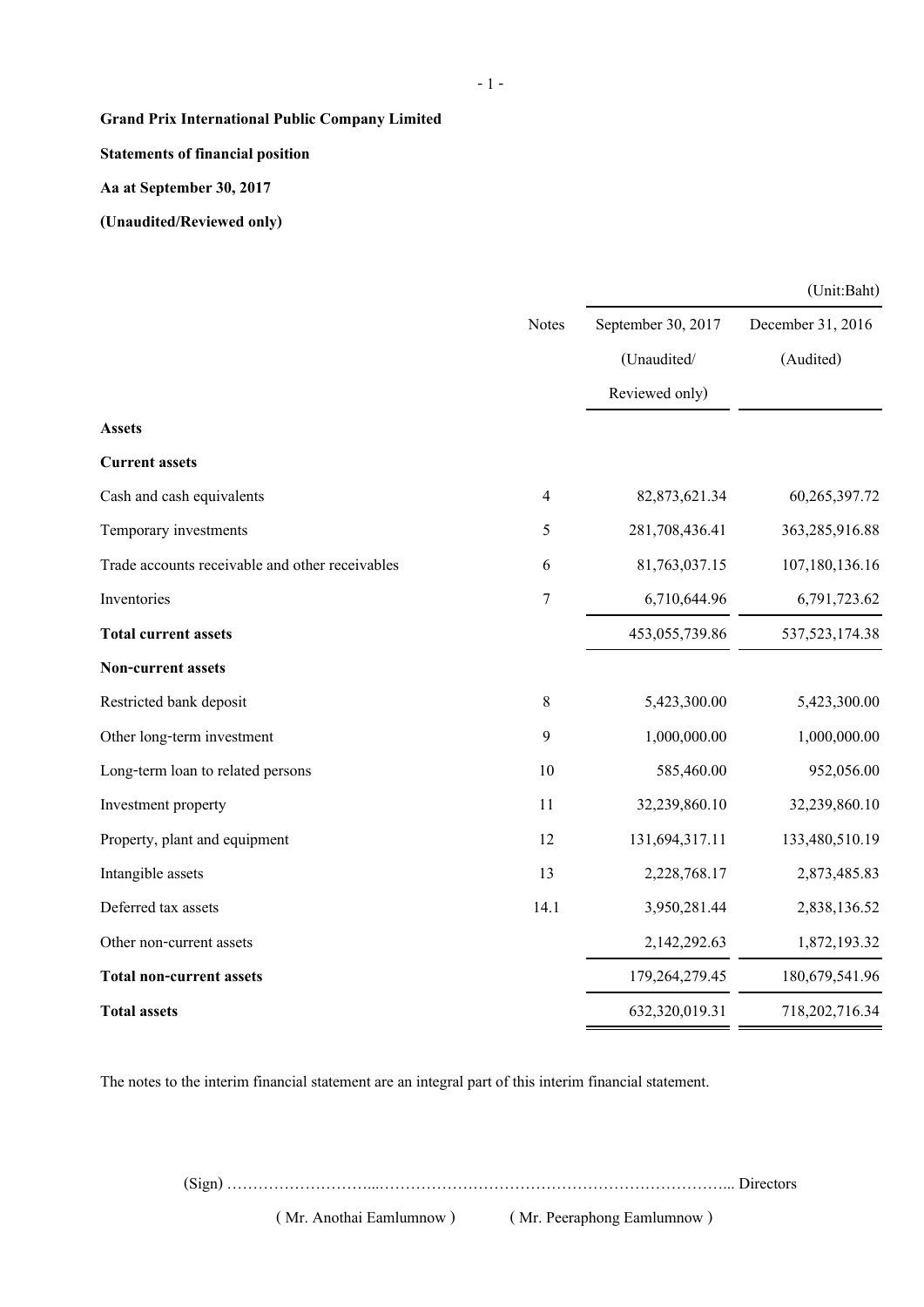**Statements of financial position (Cont.)**

**Aa at September 30, 2017**

**(Unaudited/Reviewed only)**

|                                           |              |                    | (Unit:Baht)       |
|-------------------------------------------|--------------|--------------------|-------------------|
|                                           | <b>Notes</b> | September 30, 2017 | December 31, 2016 |
|                                           |              | (Unaudited/        | (Audited)         |
|                                           |              | Reviewed only)     |                   |
| Liabilities and shareholders' equity      |              |                    |                   |
| <b>Current liabilities</b>                |              |                    |                   |
| Trade accounts payable and other payables | 15           | 35,436,681.46      | 67, 672, 164. 26  |
| Unearned revenues                         |              | 48,880,706.61      | 199,236,900.77    |
| Current portion of long-term debts        | 16           | 8,685,422.87       | 9,156,963.03      |
| Accrued income tax                        |              | 20,379,667.20      | 7,082,868.48      |
| <b>Total current liabilities</b>          |              | 113,382,478.14     | 283,148,896.54    |
| <b>Non current liabilities</b>            |              |                    |                   |
| Long-term loans                           | 17           | 12,503,010.80      | 18,302,574.70     |
| Liabilities under finance lease contract  | 18           | 240,513.67         | 780,934.80        |
| Employee benefit obligations              | 19.1         | 21,525,876.06      | 19,667,576.15     |
| Total non-current liabilities             |              | 34,269,400.53      | 38,751,085.65     |
| <b>Total liabilities</b>                  |              | 147,651,878.67     | 321,899,982.19    |

The notes to the interim financial statement are an integral part of this interim financial statement.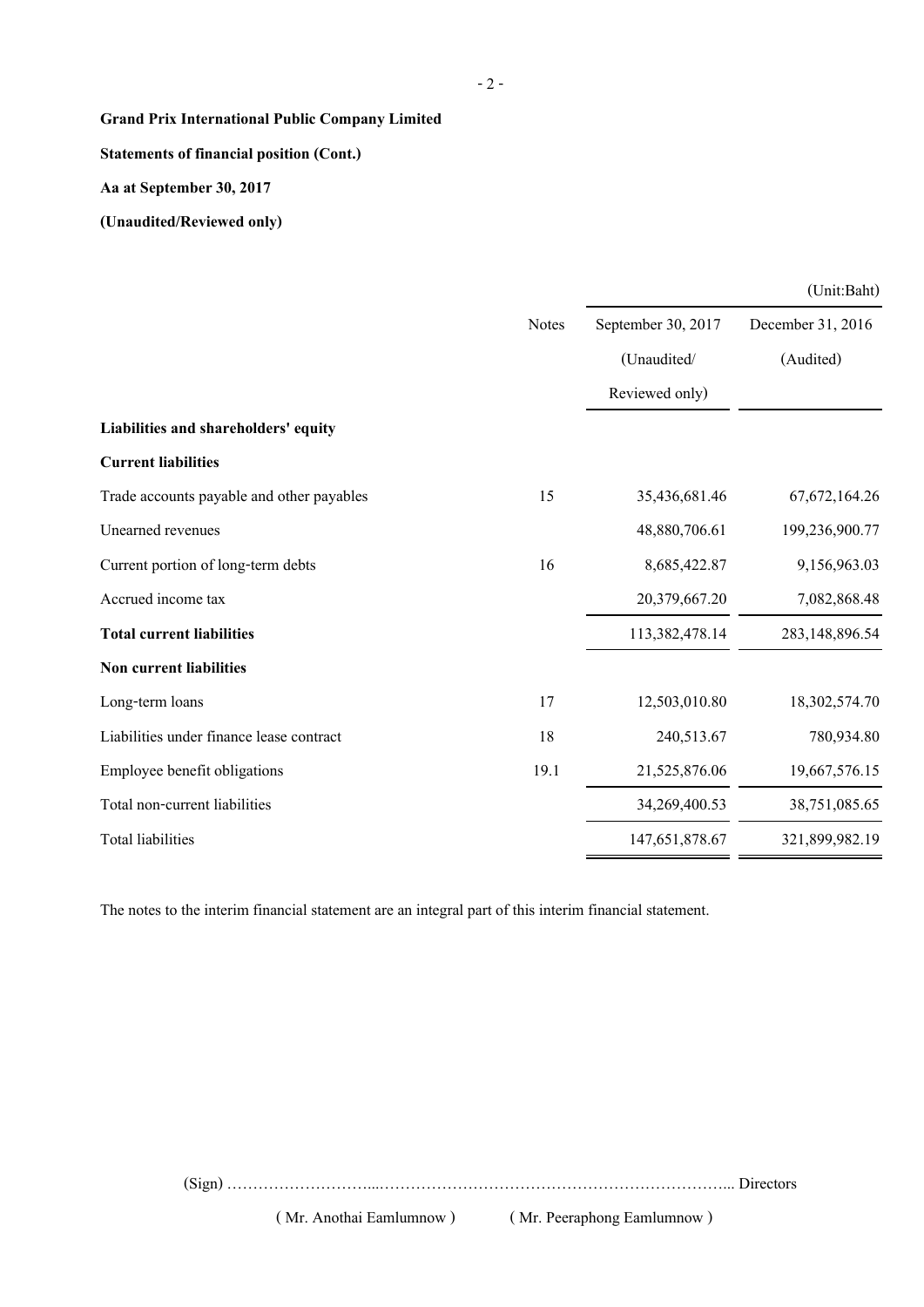# **Statements of financial position (Cont.)**

**Aa at September 30, 2017**

**(Unaudited/Reviewed only)**

|                                              |                    | (Unit:Baht)       |
|----------------------------------------------|--------------------|-------------------|
|                                              | September 30, 2017 | December 31, 2016 |
|                                              | (Unaudited/        | (Audited)         |
|                                              | Reviewed only)     |                   |
| Liabilities and shareholders' equity (Cont.) |                    |                   |
| <b>Shareholders' equity</b>                  |                    |                   |
| Share capital                                |                    |                   |
| Authorized share capital                     |                    |                   |
| 600,000,000 common shares of Baht 0.50 each, | 300,000,000.00     | 300,000,000.00    |
| Issued and paid-up share capital             |                    |                   |
| 500,000,000 common shares of Baht 0.50 each, | 250,000,000.00     | 250,000,000.00    |
| Premium on share-based payment               | 110,561,100.00     | 110,561,100.00    |
| <b>Retained earnings</b>                     |                    |                   |
| Appropriated                                 |                    |                   |
| Legal reserve                                | 30,000,000.00      | 30,000,000.00     |
| Unappropriated                               | 94,107,040.65      | 5,741,634.15      |
| Total shareholders' equity                   | 484,668,140.65     | 396, 302, 734. 15 |
| Total liabilities and shareholders' equity   | 632,320,019.32     | 718,202,716.34    |

The notes to the interim financial statement are an integral part of this interim financial statement.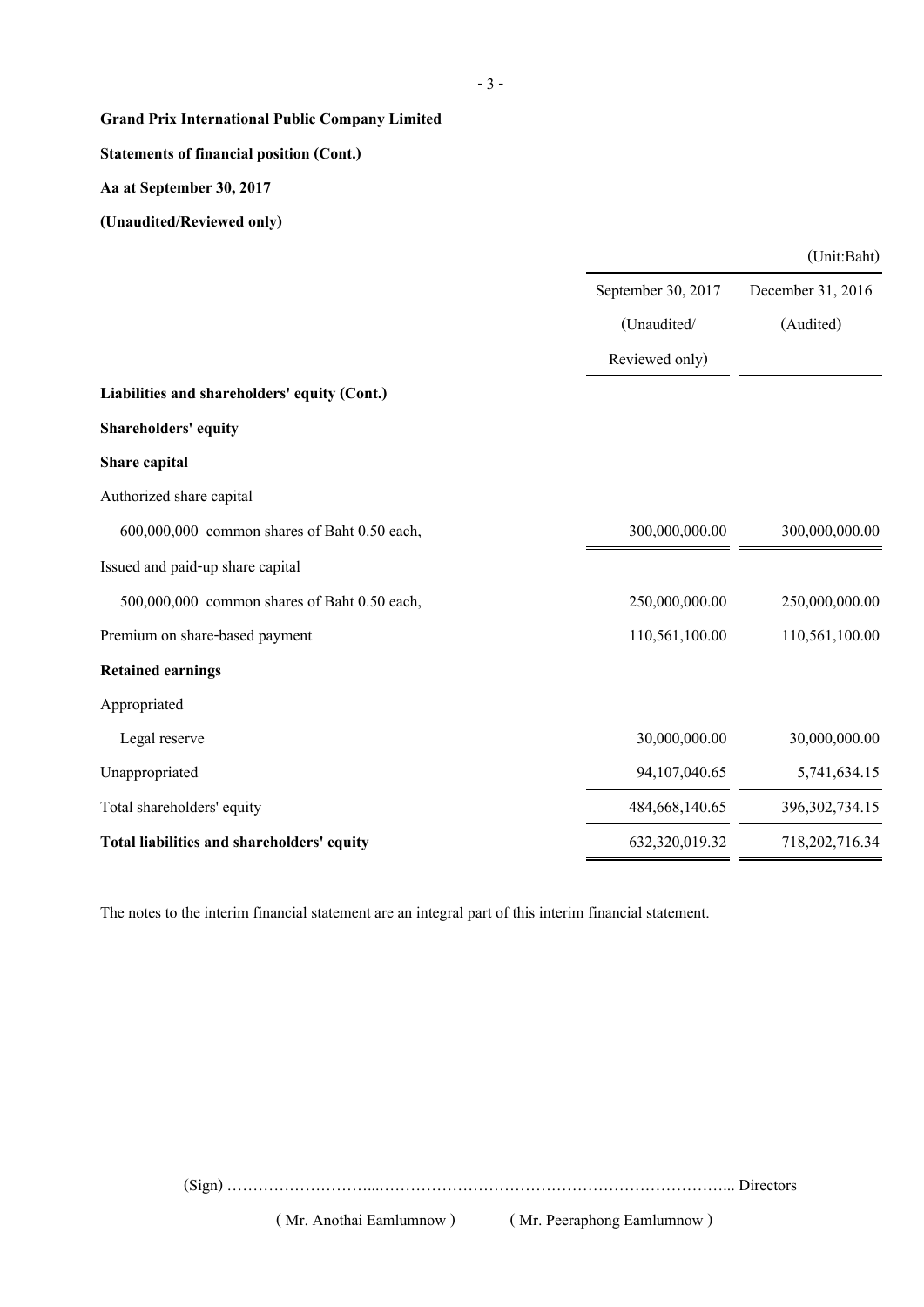#### **Statements of comprehensive income**

**For the three-month and nine month period ended September 30, 2017**

**(Unaudited/Reviewed only)**

|                                                           |       | For the three-month |                   | For the nine-month |                    |  |
|-----------------------------------------------------------|-------|---------------------|-------------------|--------------------|--------------------|--|
|                                                           | Notes | 2017                | 2016              | 2017               | 2016               |  |
| Revenues from sales and services                          |       | 44,577,102.33       | 40,588,561.27     | 671,425,779.54     | 659,503,952.13     |  |
| Cost of sales and services                                |       | (47, 674, 805.11)   | (42, 618, 933.17) | (354, 733, 732.23) | (351, 496, 170.50) |  |
| <b>Gross Profit(Loss)</b>                                 |       | (3,097,702.78)      | (2,030,371.90)    | 316,692,047.31     | 308,007,781.63     |  |
| Other income                                              |       | 2,147,981.91        | 1,860,213.25      | 6,455,555.82       | 7,102,460.41       |  |
| Selling expenses                                          |       | (6,383,672.99)      | (9,190,734.22)    | (40,829,126.94)    | (43, 145, 579.86)  |  |
| Administrative expenses                                   |       | (28, 146, 903.29)   | (28, 105, 319.84) | (83,679,931.16)    | (91,823,651.09)    |  |
| Financial costs                                           |       | (367, 158.22)       | (515, 994.87)     | (1,207,195.55)     | (1,685,065.14)     |  |
| Profit(Loss) before income tax                            |       | (35, 847, 455.37)   | (37,982,207.58)   | 197, 431, 349. 48  | 178,455,945.95     |  |
| Income tax expenses                                       | 14.3  | 7,313,727.61        | 7,401,744.22      | (39,065,942.98)    | (36, 359, 229.97)  |  |
| Profit(Loss) for the period                               |       | (28, 533, 727.76)   | (30, 580, 463.36) | 158, 365, 406. 50  | 142,096,715.98     |  |
| Other comprehensive income                                |       |                     |                   |                    |                    |  |
| Item that will never be reclassified in profit or loss :- |       |                     |                   |                    |                    |  |
| Actuarial gain(loss) on                                   |       |                     |                   |                    |                    |  |
| employee benefit obligations                              | 14.4  | 0.00                | 0.00              | 0.00               | (9,919,300.00)     |  |
| Income tax on components of                               |       |                     |                   |                    |                    |  |
| other comprehensive income                                | 14.4  | 0.00                | 0.00              | 0.00               | 1,983,860.00       |  |
| Other comprehensive income                                |       |                     |                   |                    |                    |  |
| (expenses)-net of income tax                              |       | $0.00\,$            | 0.00              | 0.00               | (7,935,440.00)     |  |
| Total comprehensive income(loss) for the period           |       | (28, 533, 727.76)   | (30, 580, 463.36) | 158, 365, 406. 50  | 134, 161, 275. 98  |  |
| <b>Earnings per share</b>                                 |       |                     |                   |                    |                    |  |
| Basic earnings(loss) per share                            |       | (0.06)              | (0.06)            | 0.32               | 0.28               |  |
| Weighted average number of                                |       |                     |                   |                    |                    |  |
| common shares (Unit: Shares)                              |       | 500,000,000         | 500,000,000       | 500,000,000        | 500,000,000        |  |

The notes to the interim financial statement are an integral part of this interim financial statement.

(Sign) ………………………...…………………………………………………………... Directors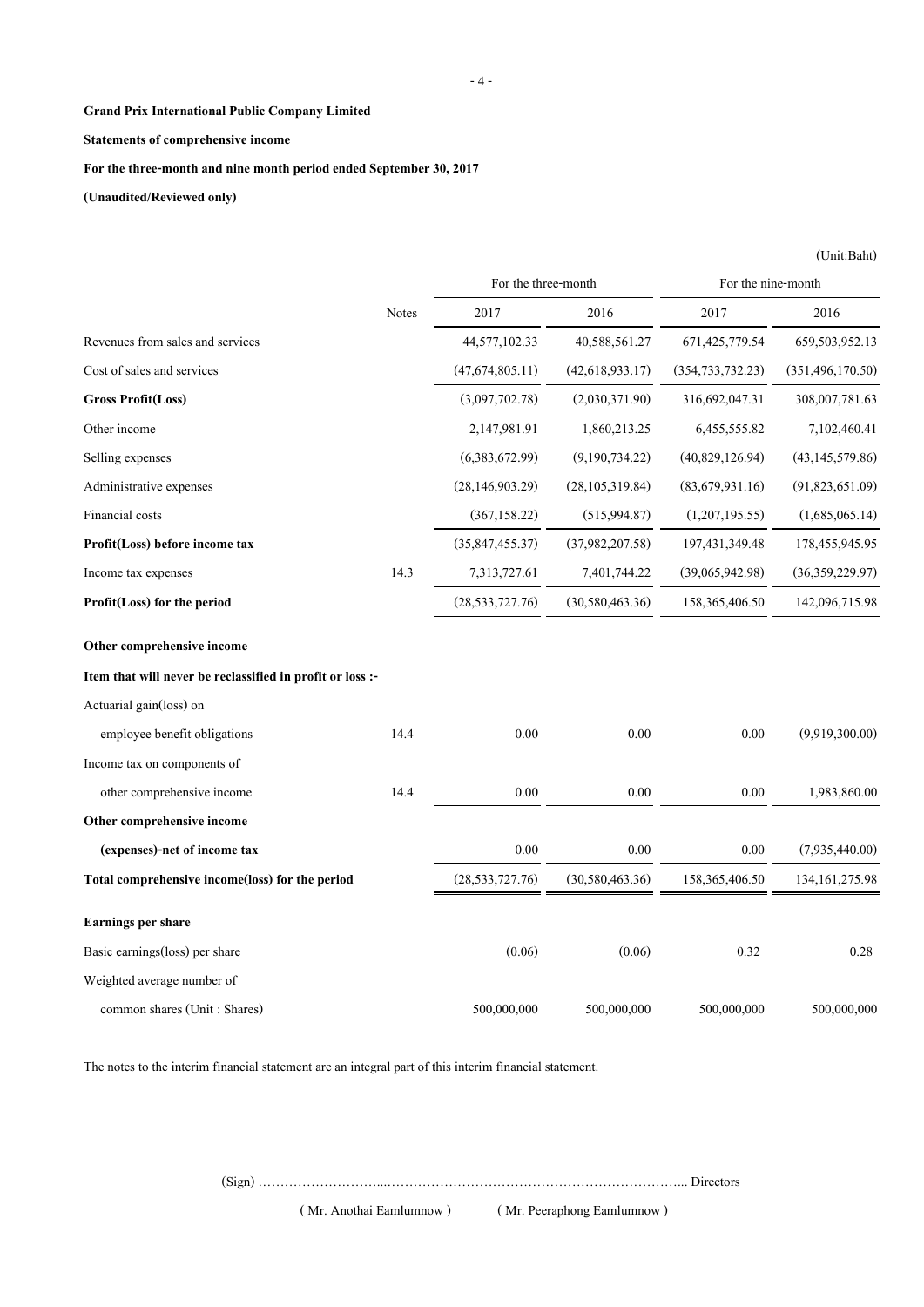#### **Statements of changes in shareholders' equity**

**For the nine month period ended September 30, 2017**

**(Unaudited/Reviewed only)**

|                                                     |              | Issued and paid-up | Premium on     | <b>Retained Earnings</b> |                    | Other components of  | Total             |
|-----------------------------------------------------|--------------|--------------------|----------------|--------------------------|--------------------|----------------------|-------------------|
|                                                     |              | share capital      | share-based    |                          |                    | shareholders' equity |                   |
|                                                     | <b>Notes</b> | Common shares      | payment        | Appropriated             | Unappropriated     | Actuarial loss on    |                   |
|                                                     |              |                    |                | Legal reserve            |                    | employee benefit     |                   |
|                                                     |              |                    |                |                          |                    | obligations          |                   |
| Balance as at January 1, 2017                       |              | 250,000,000.00     | 110,561,100.00 | 30,000,000.00            | 5,741,634.15       | $0.00\,$             | 396, 302, 734. 15 |
| Dividend                                            | 20           |                    |                |                          | (70,000,000.00)    |                      | (70,000,000.00)   |
| Profit for the period                               |              |                    |                |                          | 158,365,406.50     |                      | 158,365,406.50    |
| Other comprehensive income(expenses) for the period |              |                    |                |                          | 0.00               |                      | 0.00              |
| Ending balance as at September 30, 2017             |              | 250,000,000.00     | 110,561,100.00 | 30,000,000.00            | 94, 107, 040. 65   | $0.00\,$             | 484, 668, 140. 65 |
| Balance as at January 1, 2016                       |              | 250,000,000.00     | 110,561,100.00 | 30,000,000.00            | (105, 924, 876.93) | 0.00                 | 284,636,223.07    |
| Profit for the period                               |              |                    |                |                          | 142,096,715.98     |                      | 142,096,715.98    |
| Other comprehensive income(expenses) for the period |              |                    |                |                          |                    | (7,935,440.00)       | (7,935,440.00)    |
| Ending balance as at September 30, 2016             |              | 250,000,000.00     | 110,561,100.00 | 30,000,000.00            | 36,171,839.05      | (7,935,440.00)       | 418,797,499.05    |

The notes to the interim financial statement are an integral part of this interim financial statement.

(Sign) ………………………...…………………………………………………………... Directors

( Mr. Anothai Eamlumnow ) ( Mr. Peeraphong Eamlumnow )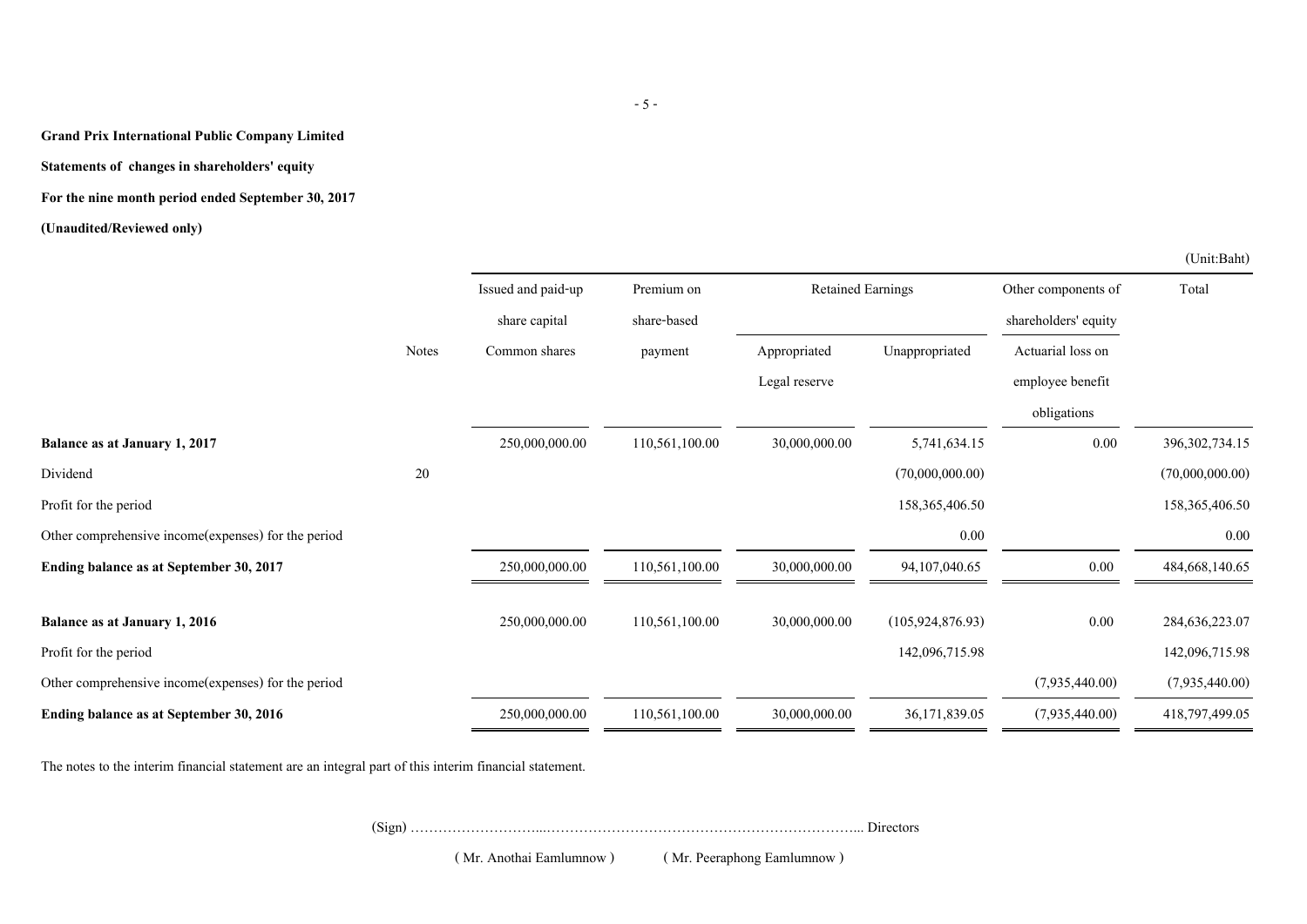**Statements of cashflows**

**For the nine month period ended September 30, 2017**

**(Unaudited/Reviewed only)**

|                                                                           | For the nine-month |                   |
|---------------------------------------------------------------------------|--------------------|-------------------|
|                                                                           | 2017               | 2016              |
| Cash flows from operating activities                                      |                    |                   |
| Profit before income tax expenses                                         | 197,431,349.48     | 178, 455, 945. 95 |
|                                                                           |                    |                   |
| Adjustments to reconcile profit before income tax                         |                    |                   |
| to cash received(paid) from operating activities                          |                    |                   |
| Unrealized gains from temporary Investments                               | (95, 597.75)       | 0.00              |
| Bad debt                                                                  | 377,892.80         | 1,470,021.02      |
| Doubtful accounts                                                         | 352,285.20         | 5,069,392.88      |
| Allowance for doubtful accounts (Reversal)                                | (2,210,154.63)     | (5,201,757.86)    |
| Provisions for goods returned (Reversal)                                  | (1,440,083.12)     | (1,529,722.13)    |
| Loss from devaluation of inventories                                      | 810,854.74         | 550,313.46        |
| Amortization of prepaid rental                                            | 423,696.06         | 1,182,987.55      |
| Loss from sale of fixed assets                                            | 73,667.45          | 233,259.88        |
| Loss from disposal of fixed assets                                        | 162,588.23         | 0.00              |
| Loss from sales of other non-current assets                               | 65,400.32          | 616,921.66        |
| Loss from impairment of other non-current assets                          | 130,911.03         | 524,337.45        |
| Depreciation / Magazine copyright amortization                            | 8,971,735.51       | 8,902,374.17      |
| Estimation of employee benefits expenses                                  | 1,858,299.91       | 1,607,251.24      |
| Interest expenses                                                         | 1,207,195.55       | 1,685,065.14      |
| Profit from operations before changes in operating assets and liabilities | 208,120,040.78     | 193,566,390.41    |
| <b>Operating assets (increase)decrease</b>                                |                    |                   |
| Trade accounts receivable and other receivables                           | 28, 337, 158.76    | 35, 363, 224. 49  |
| Inventory                                                                 | (729, 776.08)      | 1,322,714.36      |
| Other non-current assets                                                  | (889, 853.61)      | 1,917,173.13      |

The notes to the interim financial statement are an integral part of this interim financial statement.

(Sign) ………………………...…………………………………………………………... Directors

( Mr. Anothai Eamlumnow ) ( Mr. Peeraphong Eamlumnow )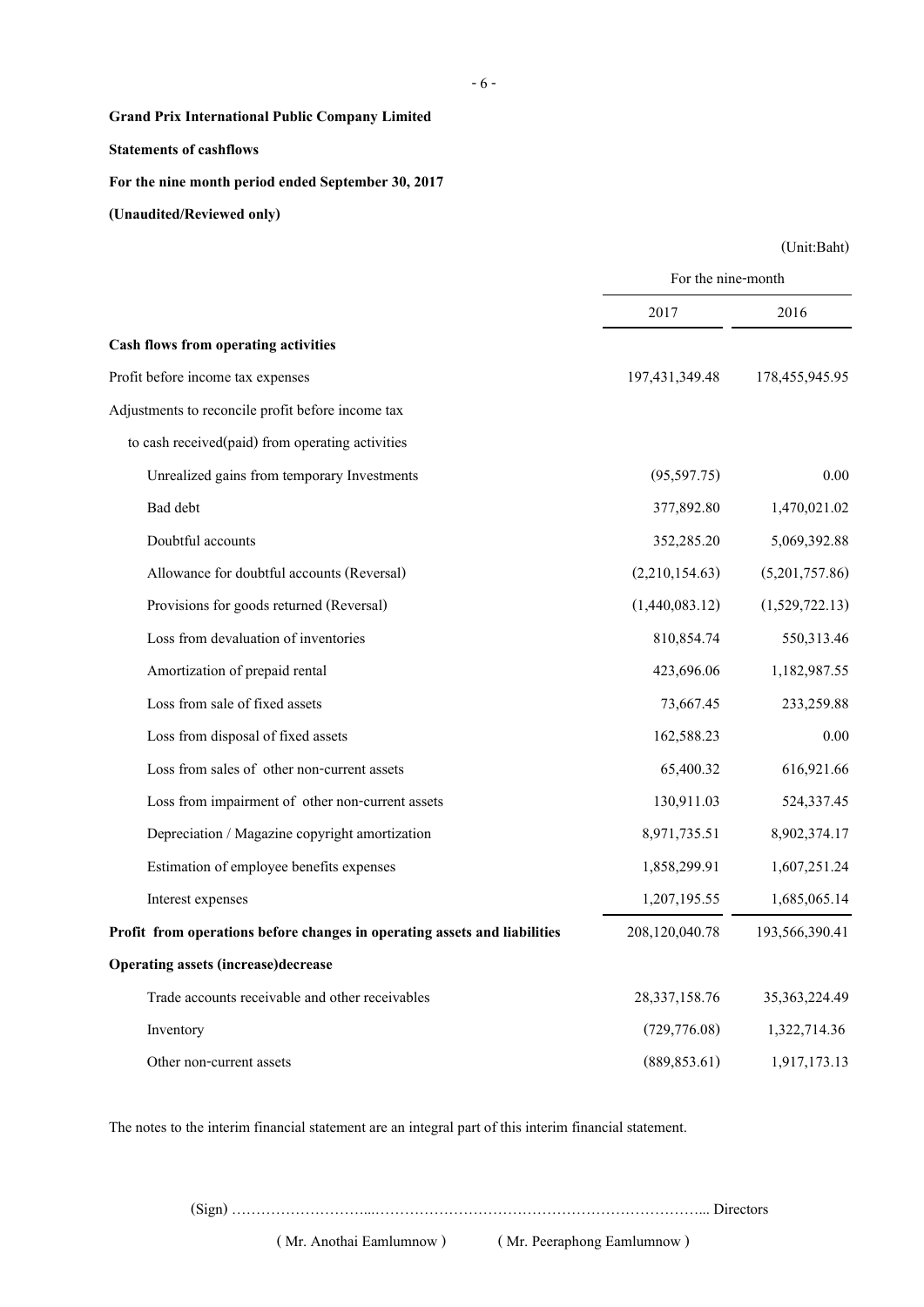# **Statements of cashflows (Cont.**

**For the nine month period ended September 30, 2017**

**(Unaudited/Reviewed only)**

| (Unit:Baht) |
|-------------|
|-------------|

|                                                               |              | For the nine-month |                   |
|---------------------------------------------------------------|--------------|--------------------|-------------------|
|                                                               | <b>Notes</b> | 2017               | 2016              |
| Operating liabilities increase(decrease)                      |              |                    |                   |
| Trade accounts payable and other payables                     |              | (33,332,328.00)    | (6,696,243.57)    |
| Unearned revenues                                             |              | (150, 356, 194.16) | (257,904,254.20)  |
| Cash provided by (used in) operating activities               |              | 51,149,047.69      | (32, 430, 995.38) |
| Interest paid                                                 |              | (1,207,195.55)     | (1,685,065.14)    |
| Income tax paid                                               |              | (26,881,289.19)    | (24,605,560.34)   |
| Net cash provided by (used in) operating activities           |              | 23,060,562.95      | (58, 721, 620.86) |
| <b>Cash Flows from investing activities</b>                   |              |                    |                   |
| Cash received(repayment) for temporary Investments            |              | 81,673,078.22      | 88,708,365.21     |
| Cash repayment from long-term loans to related person         |              | 516,596.00         | 896,058.00        |
| Cash paid for long-term loans to related person               |              | (150,000.00)       | (598, 373.00)     |
| Cash received from sale of fixed assets                       |              | 220,000.00         | 369,631.05        |
| Cash paid for purchase of fixed assets                        |              | (5,897,172.56)     | (10,390,655.18)   |
| Cash paid for purchase of intangible assets                   |              | (3,315.80)         | (301, 650.00)     |
| Net cash provided by (used in) investing activities           |              | 76,359,185.86      | 78,683,376.08     |
| Cash flows from financing activities                          |              |                    |                   |
| Cash repayment for long-term loans from financial institution |              | (6,288,225.02)     | (7,415,173.06)    |
| Cash repayment for liabilites under finance lease contract    |              | (523,300.17)       | (485, 330.19)     |
| Dividend paid                                                 |              | (70,000,000.00)    | 0.00              |
| Net cash provided by (used in) financing activities           |              | (76,811,525.19)    | (7,900,503.25)    |
| Net increase(decrease) in cash and cash equivalents           |              | 22,608,223.62      | 12,061,251.97     |
| Cash and cash equivalents as at the beginning of period       | 24.1         | 60,265,397.72      | 153,713,736.95    |
| Cash and cash equivalents as at the end of period             | 24.2         | 82, 873, 621. 34   | 165,774,988.92    |

Additional information disclosure relating to cash flows stated in note 24.

The notes to the interim financial statement are an integral part of this interim financial statement.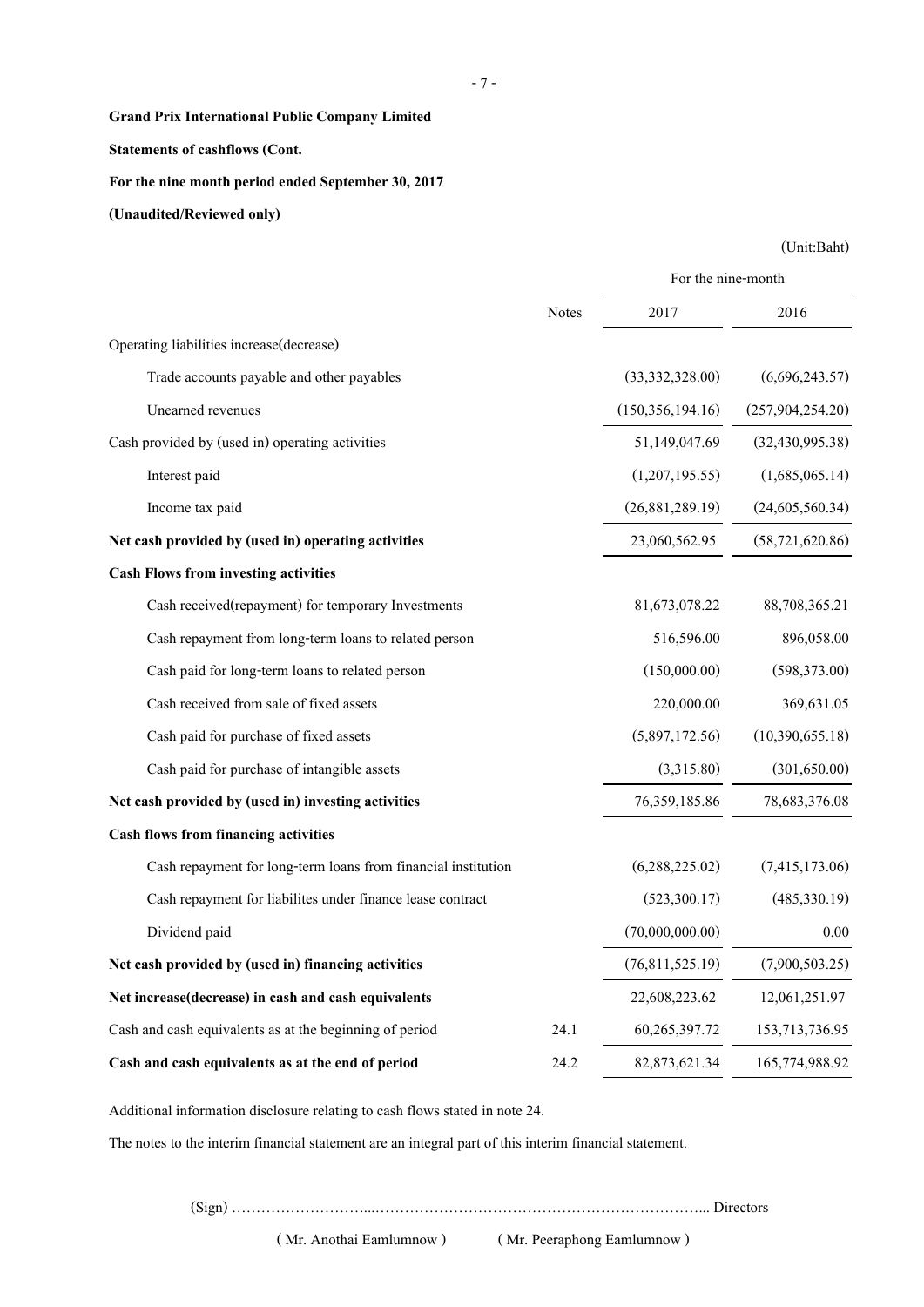**Condensed notes to the financial statements**

**For the three-month and nine month period ended September 30, 2017**

**(Unaudited/Reviewed only)**

#### **1. General information**

| Registration          | : Grand Prix International Public Company Limited ("the Company") is a juristic person which          |
|-----------------------|-------------------------------------------------------------------------------------------------------|
|                       | incorporated in Thailand on April 30, 1982. The Company was converted as public company               |
|                       | limited on September 2, 2014.                                                                         |
| Place of business     | : Head office is located at No. 4/299, Moo 5, Soi Ladplaklao 66, Ladplaklao Road,                     |
|                       | Kwang Anusaovaree, Khet Bangkhen, Bangkok.                                                            |
|                       | Branch office 1 is located at No. 4/137, Moo5, Soi Ladplaklao 66, Ladplaklao Road,                    |
|                       | Kwang Anusaovaree, Khet Bangkhen, Bangkok.                                                            |
|                       | Branch office 2 is located at No. 4/309, Moo5, Soi Ladplaklao 66, Ladplaklao Road,                    |
|                       | Kwang Anusaovaree, Khet Bangkhen, Bangkok.                                                            |
|                       | Branch office 3 is located at No. 4/133, Moo 5, Soi Ladplaklao 66, Ladplaklao Road                    |
|                       | Kwang Anusaovaree, Khet Bangkhen, Bangkok.                                                            |
|                       | Branch office 4 is located at No. 69, Moo 2, Tambon Bueng Sal, Amphur Ongkharak,                      |
|                       | Nakhon Nayok Province.                                                                                |
| <b>Major Business</b> | : Motor show organizer service, event service, advertising service, production and book distribution. |
|                       | The major shareholder : Eamlumnow family by shareholding 88.26% of paid-up share capital.             |

# **2. Basis for interim financial statements presentation**

The Company maintain it accounting records in Thai Baht and prepares its statutory interim financial statements in the Thai language. This English financial statements are translated from Thai financial statement.

The interim financial statements are prepared in accordance with Accounting Standard No. 34 (Revised 2016) "Interim Financial Reporting", with the Company choosing to present condensed interim financial statements. To provide additional information on the financial statements for the year as at December 31, 2016, the financial statements do not include all financial information. It focuses on providing information about activities, events and new situations. In order not to overlap with the information that has been presented. Therefore, the interim financial statements should be read in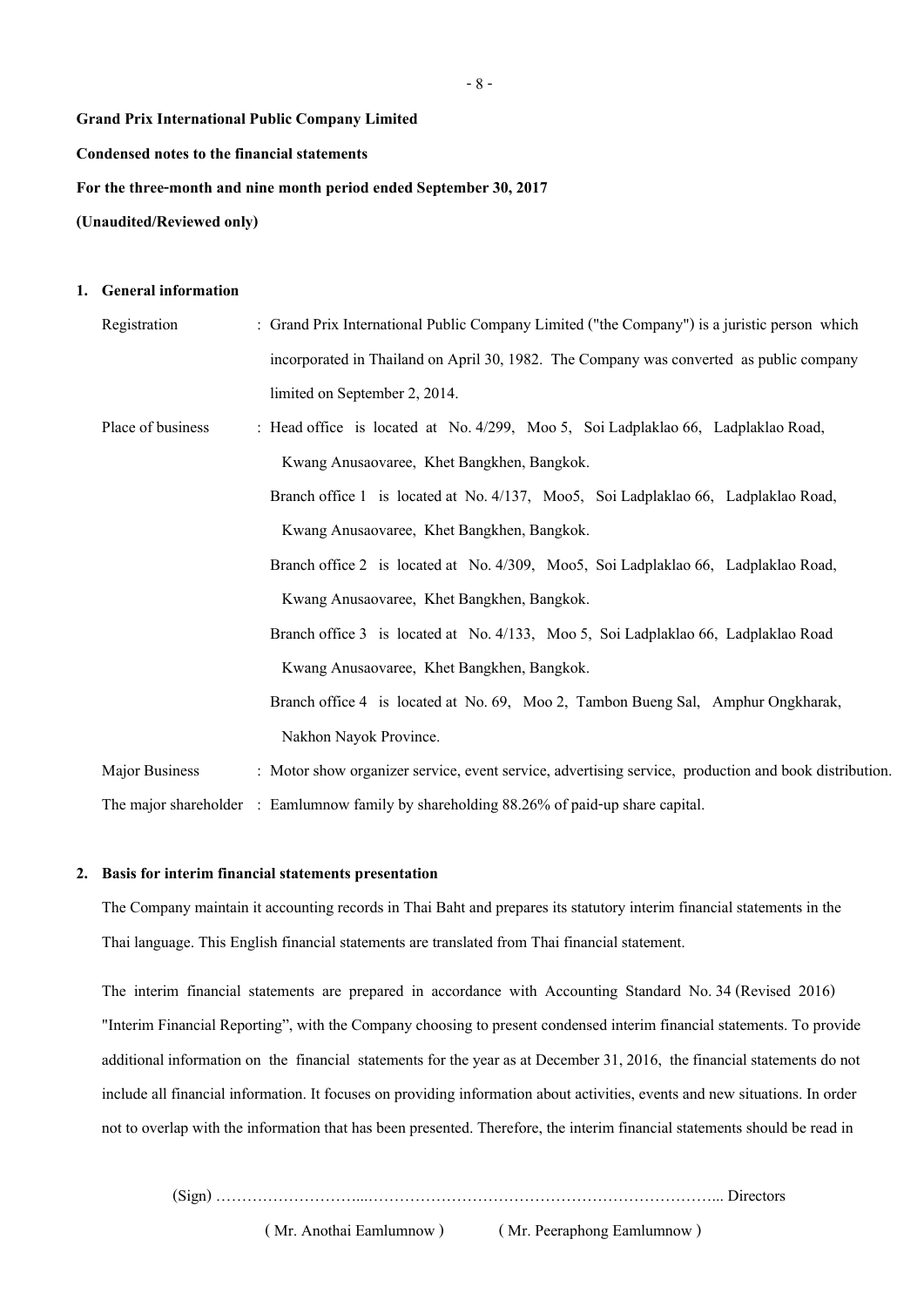2. Basis for interim financial statements presentation (Cont.)

conjunction with the audited financial statements for the year ended December 31, 2016.

The interim financial statements have been prepared in accordance with Thai Financial Reporting Standards under the Accounting Professions Act B.E. 2547 and presented in accordance with the notification of the Department of Business Development by the Ministry of Commerce dated September 28, 2011 regarding to the condensed form should be included in the financial statements B.E. 2554 and the regulations the Securities and Exchange Commission regarding the preparation and presentation of the financial reporting under the Securities and Exchange Act B.E. 2535.

During the period, the Company has adopted the financial reporting standards and Thai financial reporting interpretations committee include new accounting treatment guidance which become effective for fiscal years beginning on or after 1 January 2017. These financial reporting standards were aimed at alignment with the corresponding International Financial Reporting Standards, with most of the changes directed towards revision of wording and terminology, and provision of interpretations and accounting guidance to users of standards. The adoption of these financial reporting standards does not have any significant impact on the Company' financial statements.

#### **3. Significant accounting policies**

These interim financial statements have been prepared by using the accounting policy and estimate as same as the financial statements for the year ended December 31, 2016.

#### **4. Cash and cash equivalents**

|                  |               | (Unit:Baht)   |
|------------------|---------------|---------------|
|                  | September 30, | December 31,  |
|                  | 2017          | 2016          |
| Cash             | 78,947.20     | 12,698.50     |
| Current accounts | 17,743,864.87 | 3,875,554.79  |
| Savings deposit  | 14,254,827.21 | 55,231,169.98 |
| Fixed deposit    | 50,795,982.06 | 1,145,974.45  |
| Total            | 82,873,621.34 | 60,265,397.72 |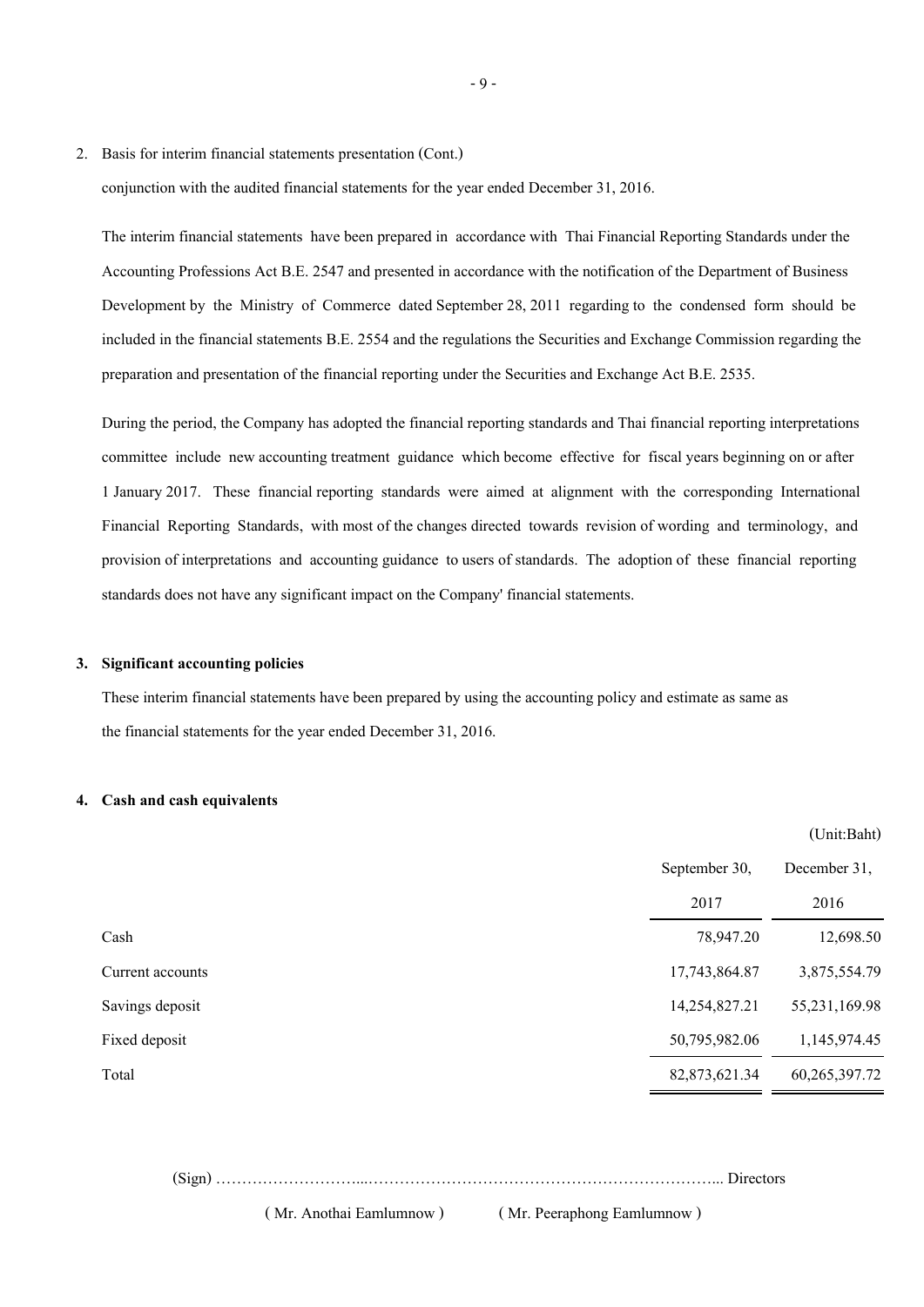# **5. Temporary investment** (Unit:Baht)

|                                         | September 30,<br>2017 | December 31.<br>2016 |
|-----------------------------------------|-----------------------|----------------------|
| Fixed deposits due on maturity date     | 111,612,838.66        | 363,285,916.88       |
| Temporary investments in open-end funds | 170,095,597.75        | 0.00                 |
| Total                                   | 281,708,436.41        | 363,285,916.88       |

As at September 30, 2017, the Company had fixed deposit due payment eleven-month and twelve-month with a financial institution at interest rate 0.900 - 1.475 % per annum (Year 2016 : 0.08-1.50% per annum) and investments in open-end funds "SCBTMFPLUS-I".

# **6. Trade accounts receivable and other receivables**

|                                                    |                | (Unit:Baht)      |
|----------------------------------------------------|----------------|------------------|
|                                                    | September 30,  | December 31,     |
|                                                    | 2017           | 2016             |
| Trade accounts receivable                          |                |                  |
| Related companies (See Note 23.3.1)                | 361,765.93     | 2,509,489.19     |
| Other parties                                      | 29,656,564.36  | 90,179,760.37    |
| Trade notes receivable                             | 534,377.00     | 8,794,421.97     |
|                                                    | 30,552,707.29  | 101,483,671.53   |
| Allowance for doubtful accounts<br>Less            | (6,070,904.12) | (7,928,773.55)   |
| Provisions for goods returned                      | (2,098,432.38) | (3,538,515.50)   |
|                                                    | 22,383,370.79  | 90,016,382.48    |
| Other receivables                                  |                |                  |
| Accrued income                                     | 6,162,451.57   | 1,352,200.44     |
| Prepaid expenses                                   | 52,146,994.42  | 12,433,460.20    |
| Advance payment-Staff                              | 0.00           | 7,000.00         |
| Other receivable related parties (See Note 23.3.1) | 80,250.00      | 1,523,923.20     |
| Other                                              | 989,970.37     | 1,847,169.84     |
|                                                    | 59,379,666.36  | 17, 163, 753. 68 |
| <b>Total</b>                                       | 81,763,037.15  | 107,180,136.16   |
|                                                    |                |                  |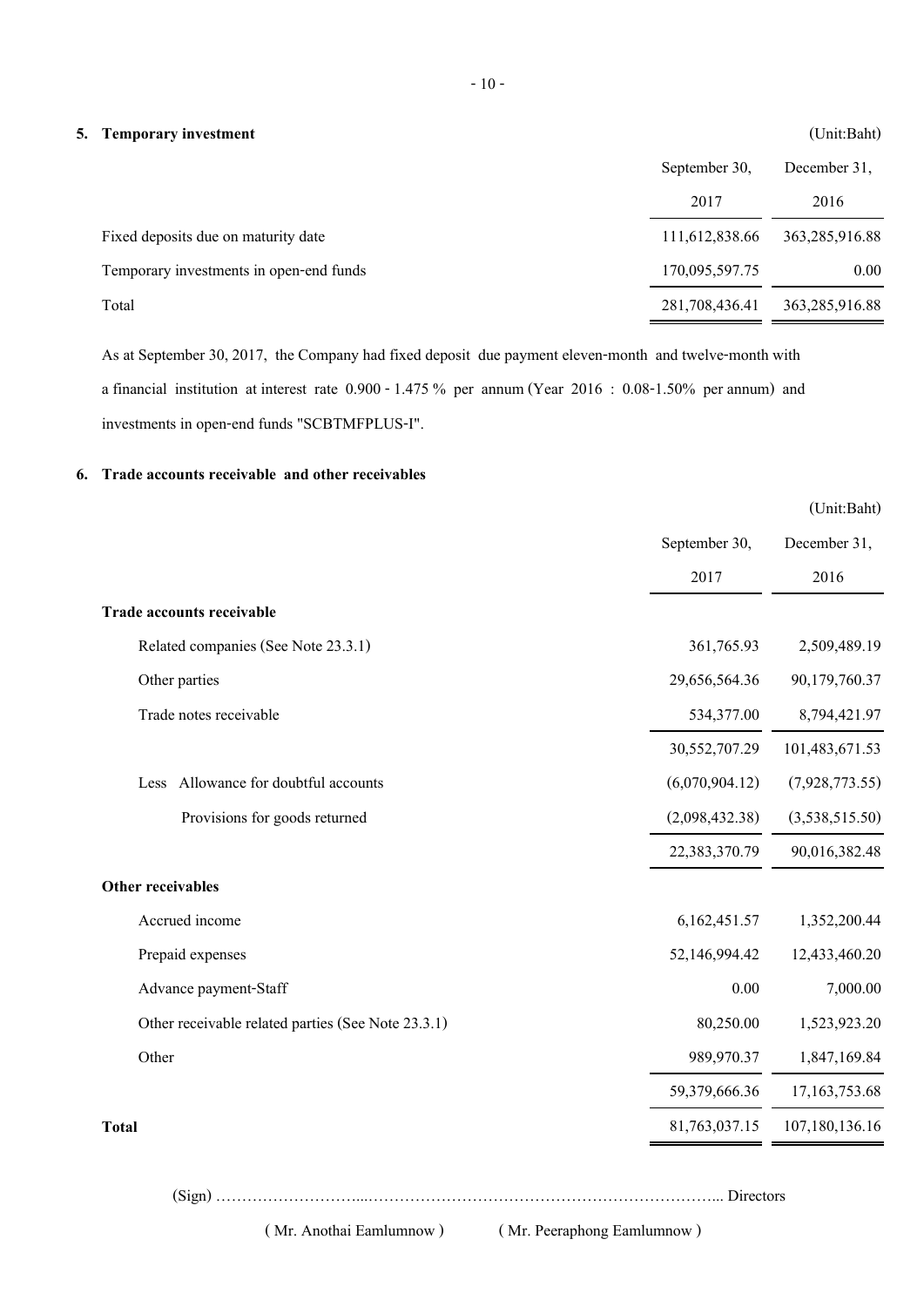6. Trade accounts receivable and other receivables (Cont.)

As at September 30, 2017 and December 31, 2016, trade accounts receivable were classified by aging as follows:

|       |                       |               | (Unit:Baht)    |
|-------|-----------------------|---------------|----------------|
|       |                       | September 30, | December 31,   |
|       |                       | 2017          | 2016           |
|       | Undue                 | 15,766,686.06 | 64,034,146.94  |
|       | Over due :            |               |                |
|       | $1 - 90$ days         | 5,511,237.69  | 26,806,929.42  |
|       | 91 - 180 days         | 246,468.29    | 2,375,620.75   |
|       | 181-365 days          | 2,000,900.38  | 1,787,865.42   |
|       | More than 365 days up | 7,027,414.87  | 6,479,109.00   |
| Total |                       | 30,552,707.29 | 101,483,671.53 |

Movement of the allowance for doubtful accounts for the nine-month period ended September 30, 2017 and 2016

as follows:

|                                                                   |                    | (Unit:Baht)    |
|-------------------------------------------------------------------|--------------------|----------------|
|                                                                   | For the nine-month |                |
|                                                                   | 2017               | 2016           |
| Allowance for doubtful accounts as at the beginning of the period | 7,928,773.55       | 10,573,356.48  |
| Increase                                                          | 352,285.20         | 5,069,392.88   |
| Write off                                                         | (384, 686.20)      | (807, 819.74)  |
| Received                                                          | (1,825,468.43)     | (4,393,938.12) |
| Allowance for doubtful accounts as at the end of the period       | 6,070,904.12       | 10,440,991.50  |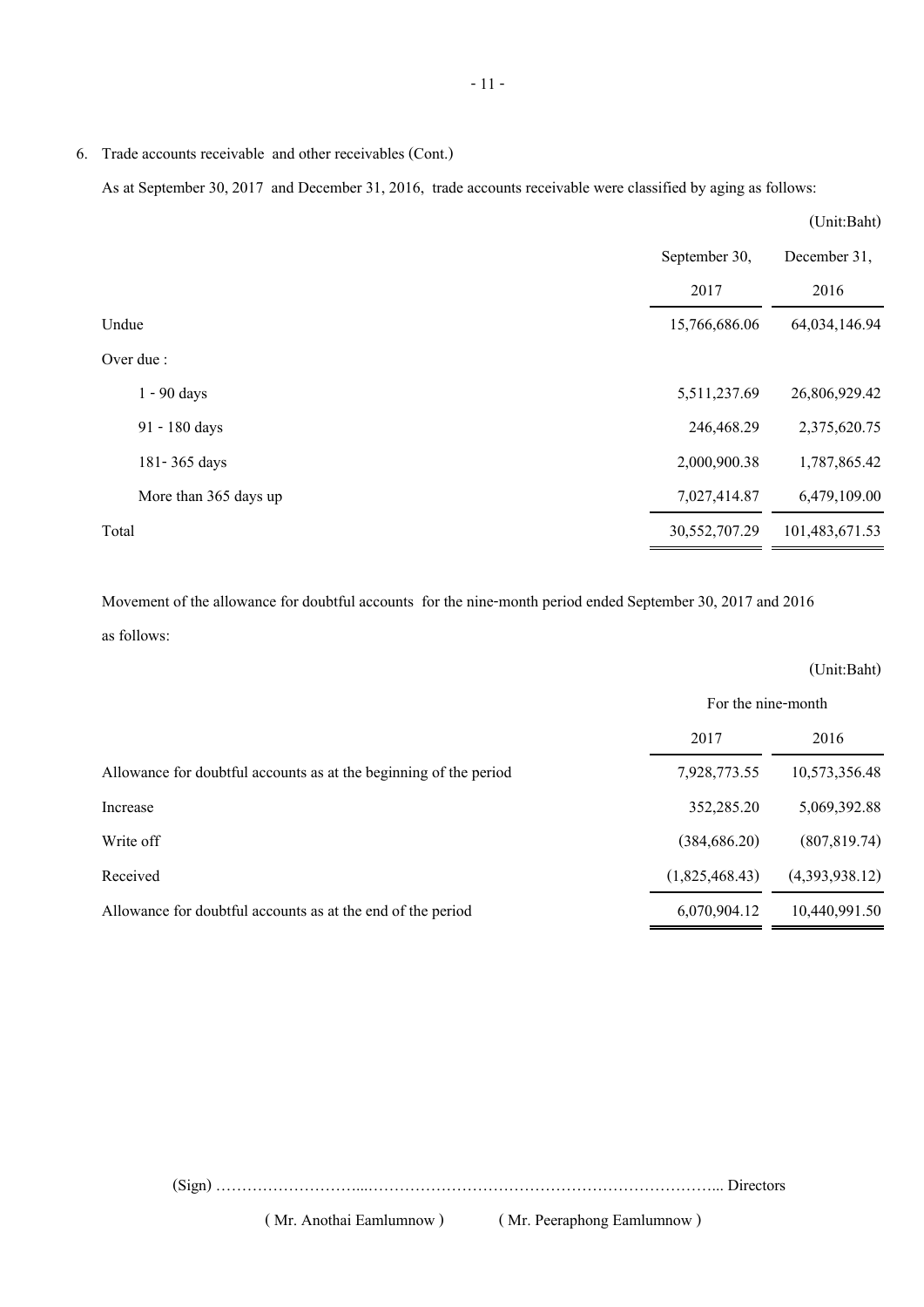#### **7. Inventories**

|                                            | September 30,  | December 31,    |
|--------------------------------------------|----------------|-----------------|
|                                            | 2017           | 2016            |
| Finished goods                             | 3,582,641.77   | 3,808,850.44    |
| Work in process                            | 1,727,995.20   | 1,768,988.87    |
| Raw materials                              | 3,766,392.69   | 2,769,414.27    |
|                                            | 9,077,029.66   | 8, 347, 253. 58 |
| Less Allowance for inventories devaluation | (2,366,384.70) | (1,555,529.96)  |
| Net                                        | 6,710,644.96   | 6,791,723.62    |

Movement of the allowance for inventories devaluation for the nine-month period ended September 30, 2017 and 2016 as follows:

|                         |                    | $\Upsilon$ ult.Dailt |
|-------------------------|--------------------|----------------------|
|                         | For the nine-month |                      |
|                         | 2017               | 2016                 |
| Beginning of the period | 1,555,529.96       | 577,917.41           |
| Increase                | 810,854.74         | 550,313.46           |
| End of the period       | 2,366,384.70       | 1,128,230.87         |

# **8. Restricted bank deposit**

The Company had fixed deposit at 2 banks amount of Baht 5.42 million by using fixed deposit as collateral for long-term loan Baht 5.00 million and for letter guarantee for electricity usage to Metropolitan Electricity Authority, purchasing agreement in oil product to a private company and monthly postage service to Thai Post Co.,Ltd. Baht 0.42 million.

# **9. Other long-term investment**

The Company had investment in debt securities in subordinated debenture Baht 1.00 million maturity in 10 years at yield rate 4.375% per annum due in December 2022.

(Sign) ………………………...…………………………………………………………... Directors

(Unit:Baht)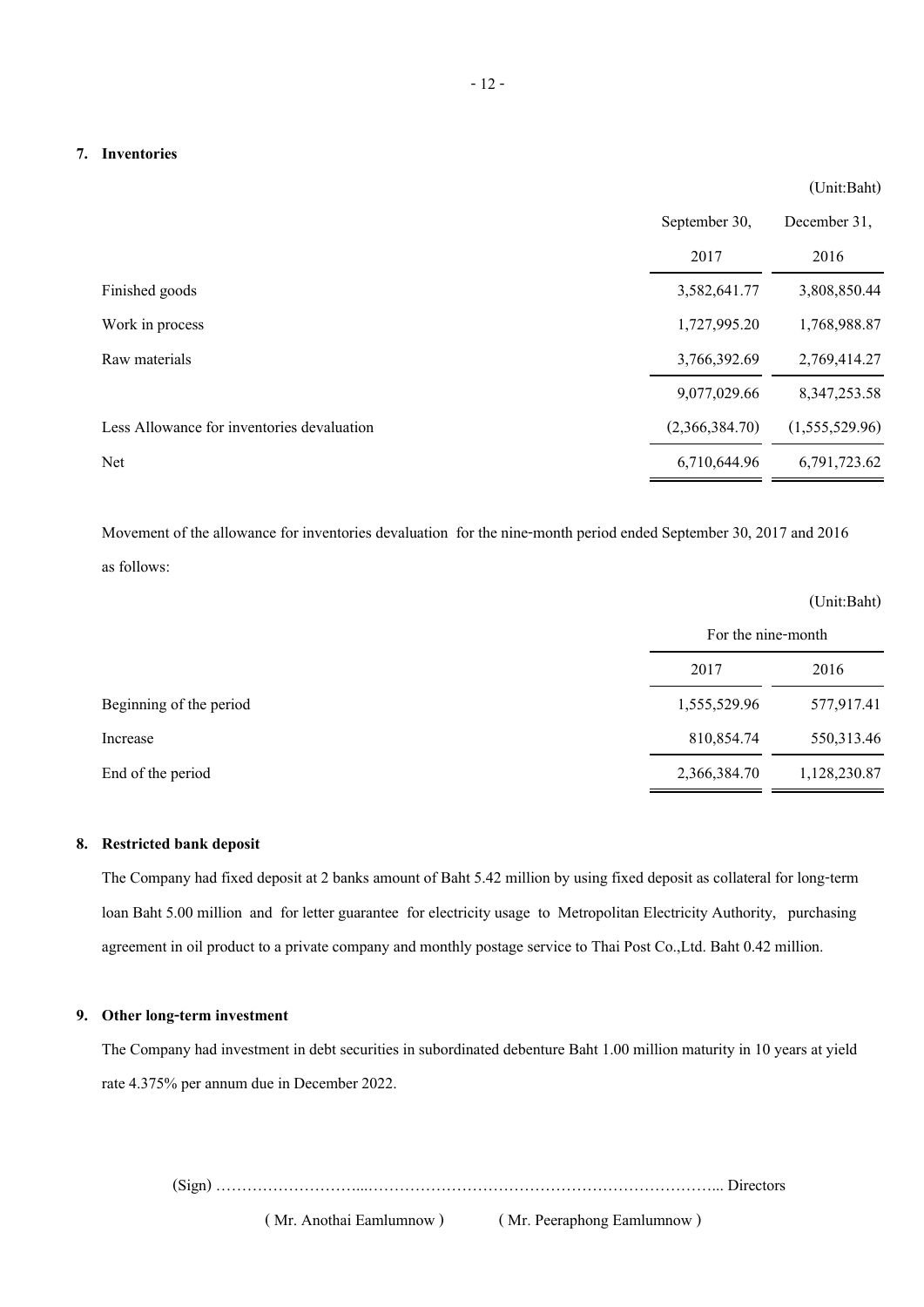#### **10. Long-term loan to related persons**

As at September 30, 2017 and December 31, 2016, the Company had loan to employees Baht 0.59 million and Baht 0.95 million, respectively, as stated in note. 23.3.2 with payment due within 2 years deducted from salaries and monthly wages ,bearing no interest under welfare condition.

#### **11. Investment property**

The Company had investment property in land book value Baht 32.24 million secured as collateral for long-term loan.

As at September 30, 2017 and December 31, 2016, investment property had fair value at Baht 52.33 million and Baht 49.86 million, respectively.

# **12. Property, plant and equipment**

Movements of the property plant and equipment account for the nine-month period ended September 30, 2017 and 2016 are summarized below:

(Unit:Baht)

|                                                     | For the nine-month |                    |
|-----------------------------------------------------|--------------------|--------------------|
|                                                     | 2017               | 2016               |
| Net book value as at the beginning of the period    | 133,480,510.19     | 163,575,027.67     |
| Acquisitions during the period - at cost            | 6,847,417.76       | 11,748,035.18      |
| Transferred from other non-current assets - at cost | 18,333.34          | 2,027,948.60       |
| Transferred to investment property - at cost        | 0.00               | (32, 239, 860, 10) |
| Transferred to other non-current assets - net       | (18, 586.45)       | (142, 747.43)      |
| Disposals during the period - net                   | (456, 255.68)      | (602,890.93)       |
| Depreciation for the period                         | (8,177,102.05)     | (7,803,261.80)     |
| Net book value as at the end of the period          | 131,694,317.11     | 136,562,251.19     |

As at September 30, 2017 and December 31, 2016.

12.1 The company has a fully depreciated property, plant and equipment still in use have cost value of Baht 110.38 million and Baht 108.24 million, respectively.

(Sign) ………………………...…………………………………………………………... Directors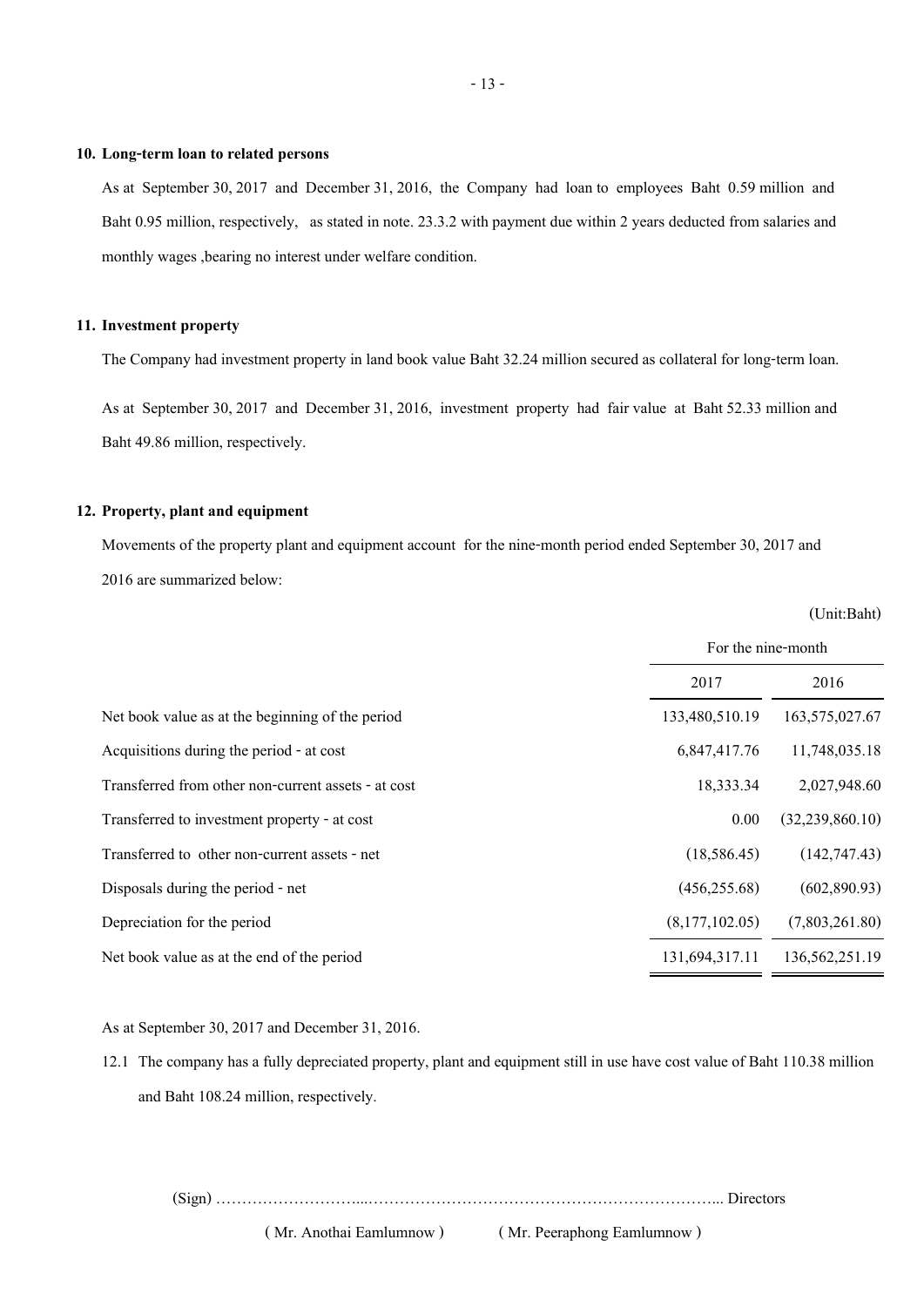- 12. Property, plant and equipment (Cont.)
	- 12.2 Certain of land with its construction and machinery at book value amounting to Baht 91.78 million and Baht 92.29 million, respectively have been used as collateral for bank overdraft, short-term loans from financial institution and used as secured long-term loans as stated in note 18.
	- 12.3 Vehicle at cost of Baht 1.44 million and 1.83 million, respectively were acquired from making financial lease contract as stated in note 18.

#### **13. Intangible assets**

Movements of the intangible assets account for the nine-month period ended September 30, 2017 and 2016 are summarized below:

#### (Unit:Baht)

|                                                  | For the nine-month |                |
|--------------------------------------------------|--------------------|----------------|
|                                                  | 2017               | 2016           |
| Net book value as at the beginning of the period | 2,873,485.83       | 3,293,272.35   |
| Acquisitions during the period - at cost         | 149,915.80         | 301,650.00     |
| Amortization for the period                      | (794, 633.46)      | (1,099,112.37) |
| Net book value as at the end of the period       | 2,228,768.17       | 2,495,809.98   |

# **14. Deferred tax / Income tax expense**

14.1 Deferred tax assets after netting with deferred tax liabilities has been presented in the statement of financial position had details as follows:

|                                               |               | (Unit:Baht)  |  |
|-----------------------------------------------|---------------|--------------|--|
|                                               | September 30, | December 31, |  |
|                                               | 2017          | 2016         |  |
| Deferred tax assets                           |               |              |  |
| Allowance for inventories devaluation         | 473,276.94    | 311,105.99   |  |
| Provision for liabilities - employee benefits | 4,305,175.21  | 3,933,515.24 |  |
|                                               | 4,778,452.15  | 4,244,621.23 |  |
|                                               |               |              |  |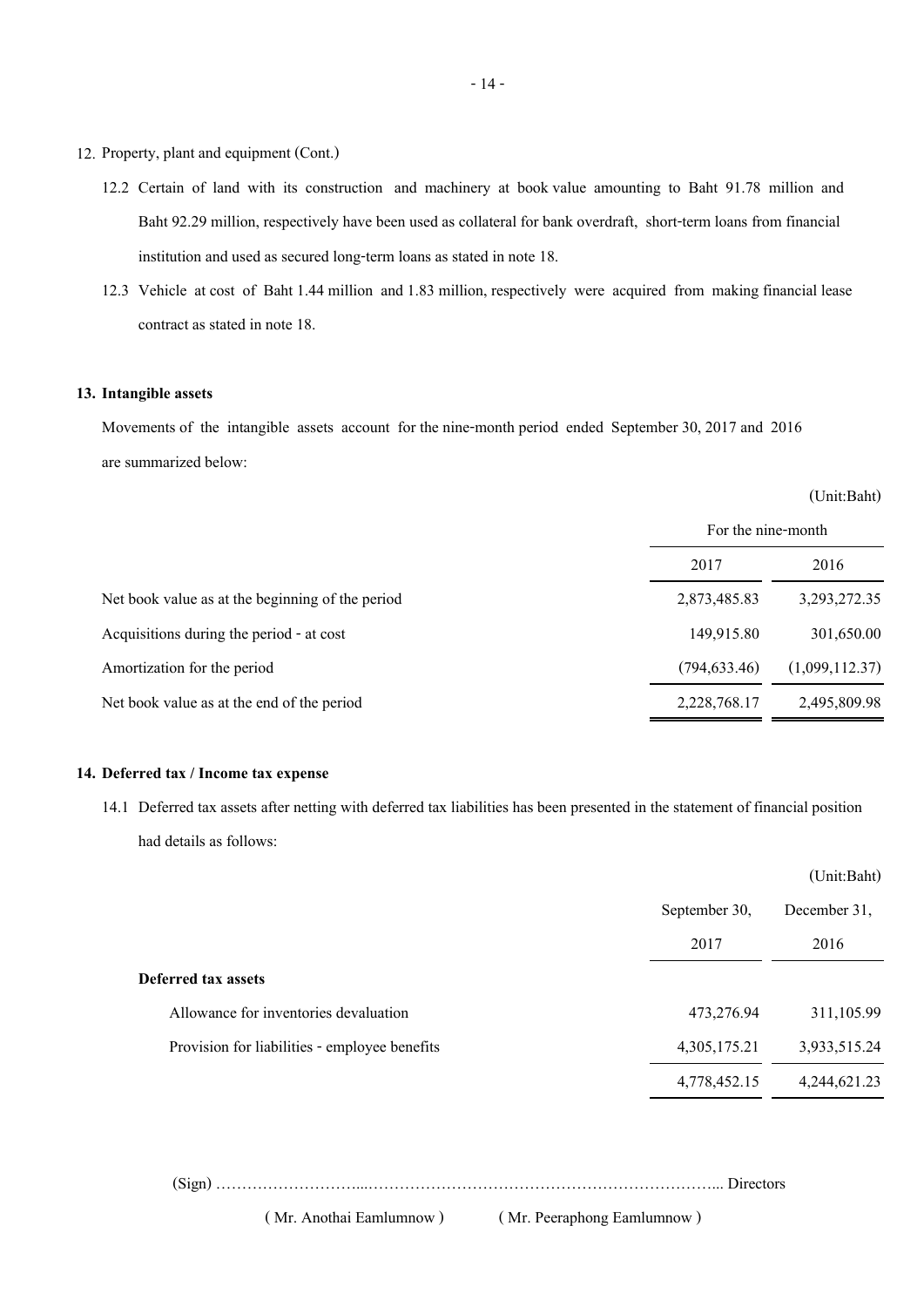14. Deferred tax / Income tax expense (Cont.)

|                                      |               | $\sqrt{2}$     |
|--------------------------------------|---------------|----------------|
|                                      | September 30, | December 31,   |
|                                      | 2017          | 2016           |
| Deferred tax liabilities             |               |                |
| Temporary differences - depreciation | (794, 385.36) | (1,385,929.74) |
| Liabilities under financial leases   | (33,785.34)   | (20, 554.97)   |
|                                      | (828, 170.71) | (1,406,484.71) |
| <b>Net</b>                           | 3,950,281.44  | 2,838,136.52   |
|                                      |               |                |

14.2 The movement of deferred tax assets and liabilities occurred during for the periods were as follows:

|                                    |                                     |              |               | (Unit:Baht)   |
|------------------------------------|-------------------------------------|--------------|---------------|---------------|
|                                    | Recognized as(expenses)/revenues in |              |               |               |
|                                    | Profit or<br>January 1,             |              | Statement of  | September 30, |
|                                    | 2017                                | Losses       | comprehensive | 2017          |
|                                    |                                     |              | income        |               |
| For the nine-month period          |                                     |              |               |               |
| ended September 30, 2017           |                                     |              |               |               |
| Deferred tax assets                |                                     |              |               |               |
| Allowance for                      |                                     |              |               |               |
| inventories devaluation            | 311,105.99                          | 162,170.95   | 0.00          | 473,276.94    |
| Provision for liabilities          |                                     |              |               |               |
| - employee benefits                | 3,933,515.24                        | 371,659.97   | 0.00          | 4,305,175.21  |
|                                    | 4,244,621.23                        | 533,830.92   | 0.00          | 4,778,452.15  |
| <b>Deferred tax liabilities</b>    |                                     |              |               |               |
| Temporary differences              |                                     |              |               |               |
| - depreciation                     | (1,385,929.74)                      | 591,544.38   | 0.00          | (794, 385.36) |
| Liabilities under financial leases | (20, 554.97)                        | (13, 230.37) | 0.00          | (33, 785.34)  |
|                                    | (1,406,484.71)                      | 578,314.01   | 0.00          | (828, 170.70) |
| Deferred tax assets - net          | 2,838,136.52                        | 1,112,144.92 | $0.00\,$      | 3,950,281.44  |
|                                    |                                     |              |               |               |

(Sign) ………………………...…………………………………………………………... Directors

( Mr. Anothai Eamlumnow ) ( Mr. Peeraphong Eamlumnow )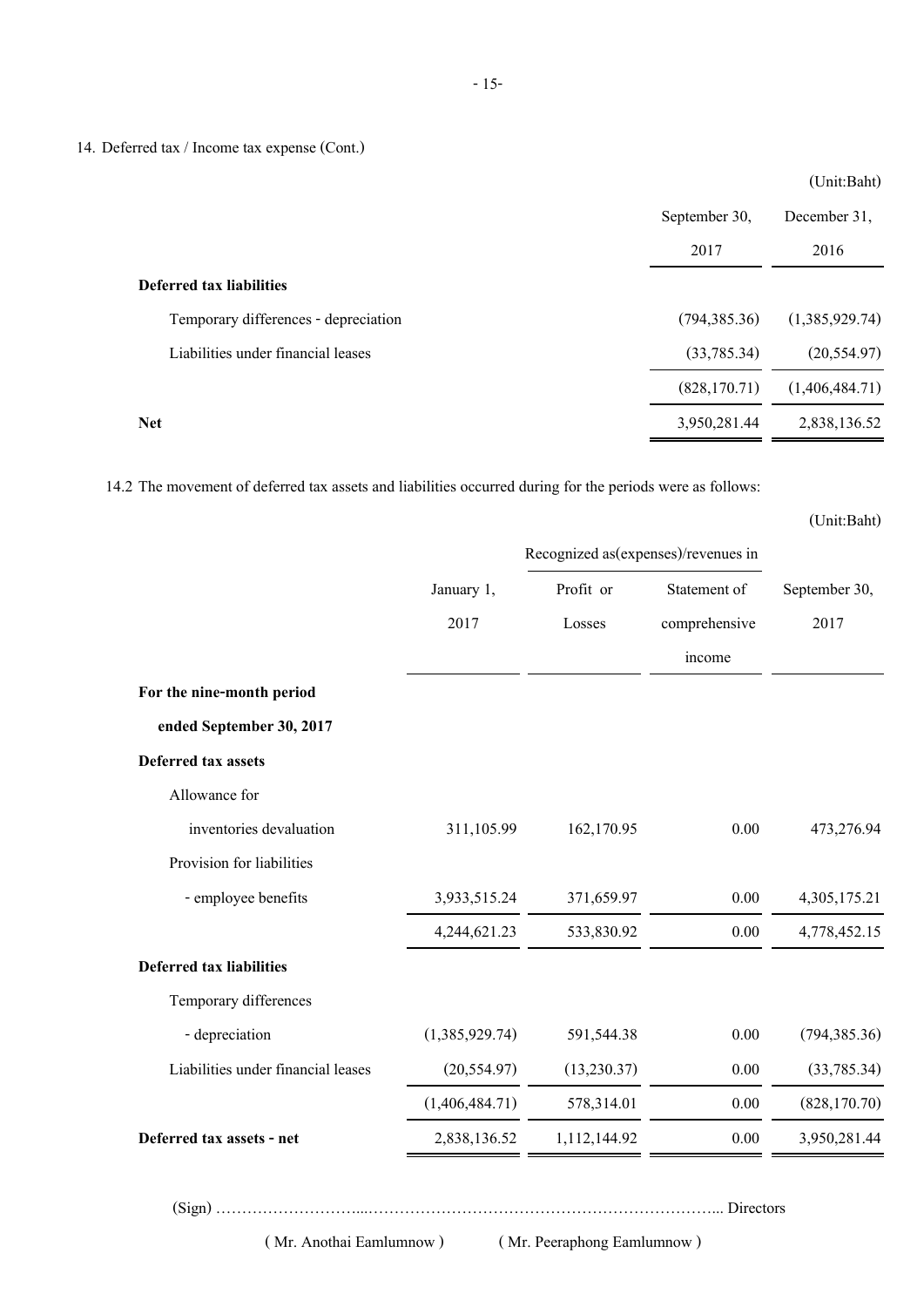14. Deferred tax / Income tax expense (Cont.)

14.2 The movement of deferred tax assets and liabilities occurred during for the periods were as follows:

|                                    |                |            | Recognized as(expenses)/revenues in |                |  |
|------------------------------------|----------------|------------|-------------------------------------|----------------|--|
|                                    | January 1,     | Profit or  | Statement of                        | September 30,  |  |
|                                    | 2016           | Losses     | comprehensive                       | 2016           |  |
|                                    |                |            | income                              |                |  |
| For the nine-month period          |                |            |                                     |                |  |
| ended September 30, 2016           |                |            |                                     |                |  |
| Deferred tax assets                |                |            |                                     |                |  |
| Allowance for                      |                |            |                                     |                |  |
| inventories devaluation            | 115,583.48     | 110,062.69 | 0.00                                | 225,646.17     |  |
| Provision for liabilities          |                |            |                                     |                |  |
| - employee benefits                | 1,497,622.99   | 321,450.24 | 1,983,860.00                        | 3,802,933.23   |  |
|                                    | 1,613,206.47   | 431,512.93 | 1,983,860.00                        | 4,028,579.40   |  |
| <b>Deferred tax liabilities</b>    |                |            |                                     |                |  |
| Temporary differences              |                |            |                                     |                |  |
| - depreciation                     | (1,425,823.65) | 32,404.00  | 0.00                                | (1,393,419.65) |  |
| Liabilities under financial leases | (8,737.63)     | (8,364.63) | 0.00                                | (17, 102.26)   |  |
|                                    | (1,434,561.28) | 24,039.37  | 0.00                                | (1,410,521.91) |  |
| Deferred tax assets - net          | 178,645.19     | 455,552.30 | 1,983,860.00                        | 2,618,057.49   |  |

(Sign) ………………………...…………………………………………………………... Directors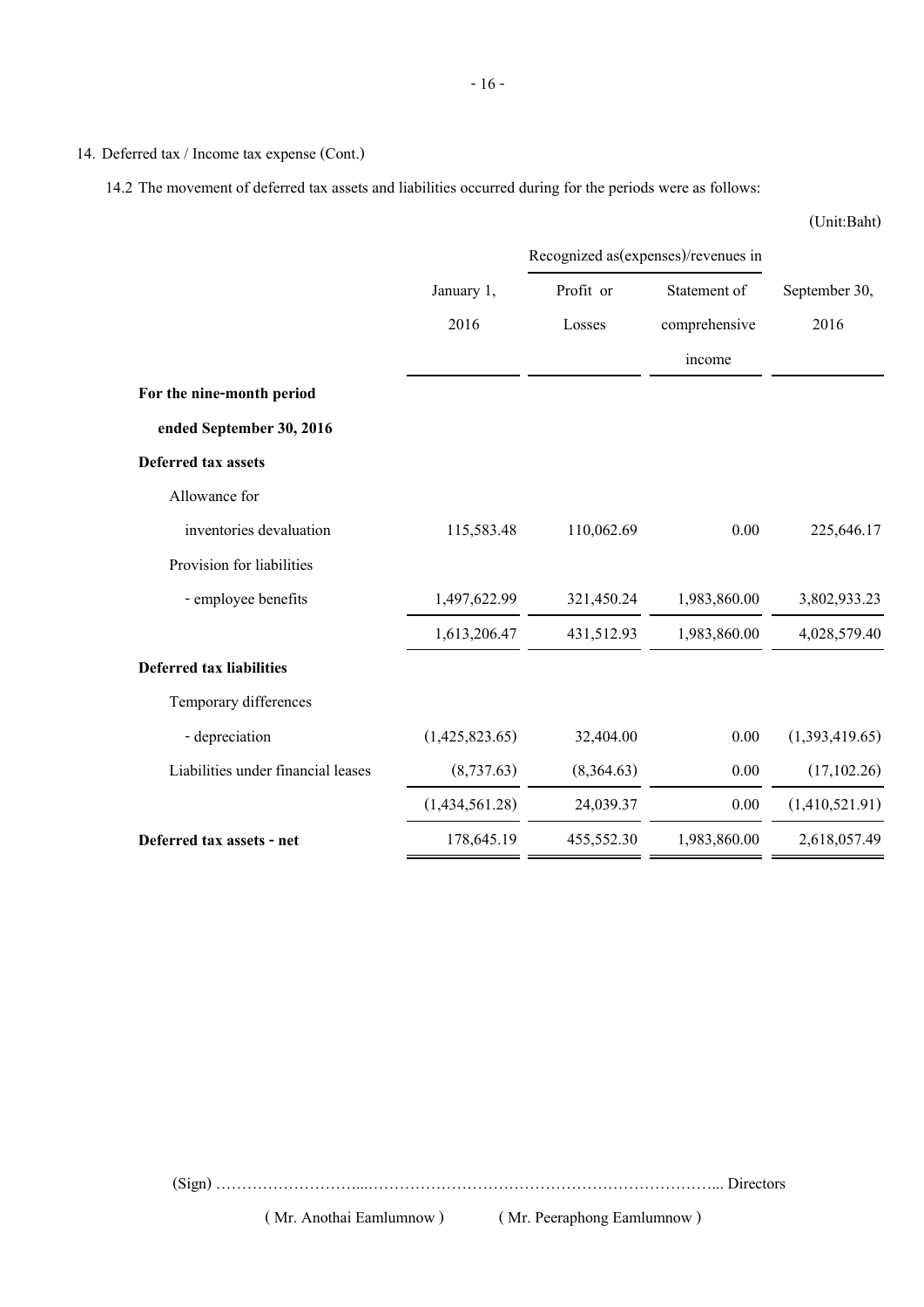14.3 Income tax recognized in profit or loss as follows:

|                                               |                |                     |                | (Unit:Baht)        |
|-----------------------------------------------|----------------|---------------------|----------------|--------------------|
|                                               |                | For the three-month |                | For the nine-month |
|                                               | 2017           | 2016                | 2017           | 2016               |
| <b>Current income tax</b>                     |                |                     |                |                    |
| Income tax expenses (revenues) for the period | (7,047,622,13) | (7,304,919.91)      | 40,178,087.91  | 36,814,782,27      |
| Deferred tax                                  |                |                     |                |                    |
| Changing in temporary differences             | (266, 105.48)  | (96,824,31)         | (1,112,144.93) | (455, 552, 30)     |
| Income tax expenses (revenues) in             |                |                     |                |                    |
| the statements of comprehensive income        | (7,313,727,61) | (7,401,744,22)      | 39,065,942.98  | 36, 359, 229. 97   |

14.4 Income tax on components of other comprehensive income as follows:

|                              | Ended September 30, 2017 |           |            | Ended September 30, 2016 |              |                |
|------------------------------|--------------------------|-----------|------------|--------------------------|--------------|----------------|
|                              | Before<br>Income tax     | Net       | Before     | Income tax               | Net          |                |
|                              | income tax               | (expense) | income tax | income tax               | (expense)    | income tax     |
|                              |                          | revenue   |            |                          | revenue      |                |
| Actuarial losses on          |                          |           |            |                          |              |                |
| employee benefit obligations | 0.00                     | 0.00      | 0.00       | (9,919,300.00)           | 1,983,860.00 | (7,935,440.00) |
|                              | 0.00                     | 0.00      | 0.00       | (9.919,300.00)           | 1,983,860.00 | (7,935,440,00) |

14.5 Reconciliation between income tax expenses and the product of accounting profit multiplied by income tax rate presented as follows:

|                                               | For the three-month |                 | For the nine-month |                |
|-----------------------------------------------|---------------------|-----------------|--------------------|----------------|
|                                               | 2017                | 2016            | 2017               | 2016           |
| Profit before income tax                      | (35, 847, 455.37)   | (37,982,207.58) | 197, 431, 349. 48  | 178,455,945.95 |
| Amount of income tax from tax rate            | (7,169,491.07)      | (7,596,441.52)  | 39,486,269.90      | 35,691,189.19  |
| Tax rate                                      | 20                  | 20              | 20                 | 20             |
| Tax effect implications for:                  |                     |                 |                    |                |
| Non-deductible expenses                       | 7,311.52            | 241,753.30      | 399, 367. 41       | 779,594.07     |
| Additional deductible expenses.               | (151, 548.06)       | (47,056.00)     | (819, 694.33)      | (111, 553.29)  |
| Total                                         | (144, 236.54)       | 194,697.30      | (420, 326.92)      | 668,040.78     |
| Income tax expense reported in the statements |                     |                 |                    |                |
| of comprehensive income                       | (7,313,727.61)      | (7,401,744.22)  | 39,065,942.98      | 36,359,229.97  |
| Effective income tax rate                     | 20.40               | 19.49           | 19.79              | 20.37          |
|                                               |                     |                 |                    |                |

(Sign) ………………………...…………………………………………………………... Directors

- 17 -

(Unit:Baht)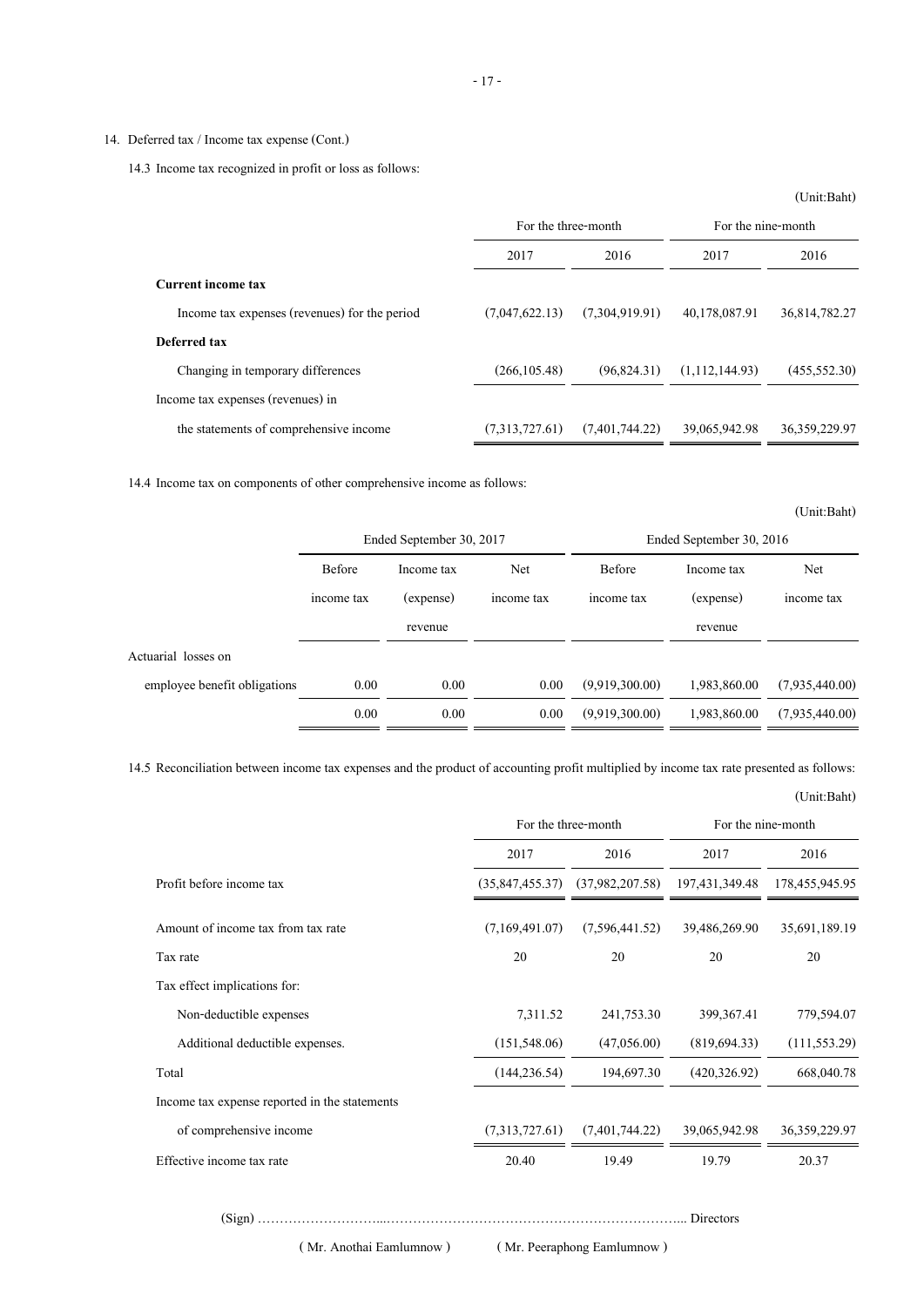|                            |               | (Unit:Baht)      |
|----------------------------|---------------|------------------|
|                            | September 30, | December 31,     |
|                            | 2017          | 2016             |
| Trade accounts payable     |               |                  |
| Other parties              | 6,523,848.81  | 23,089,709.89    |
| Trade notes payable        | 2,333,589.90  | 0.00             |
|                            | 8,857,438.71  | 23,089,709.89    |
| Other payables             |               |                  |
| Accrued expenses           | 20,234,616.88 | 15,579,514.11    |
| Revenue Department payable | 2,881,690.27  | 13,735,941.54    |
| Suspense output tax        | 1,578,401.34  | 5,172,093.68     |
| Advance deposit            | 458,863.60    | 3,956,245.00     |
| Others                     | 1,425,670.66  | 6,138,660.04     |
|                            | 26,579,242.75 | 44,582,454.37    |
| <b>Total</b>               | 35,436,681.46 | 67, 672, 164. 26 |

# **16. Current portion of long-term liabilities**

|                                           |               | (Unit:Baht)  |
|-------------------------------------------|---------------|--------------|
|                                           | September 30, | December 31. |
|                                           | 2017          | 2016         |
| Long-term loans (Note 17)                 | 7,963,881.25  | 8,452,542.37 |
| Liabilities under finance lease (Note 18) | 721,541.62    | 704,420.66   |
| Total                                     | 8,685,422.87  | 9,156,963.03 |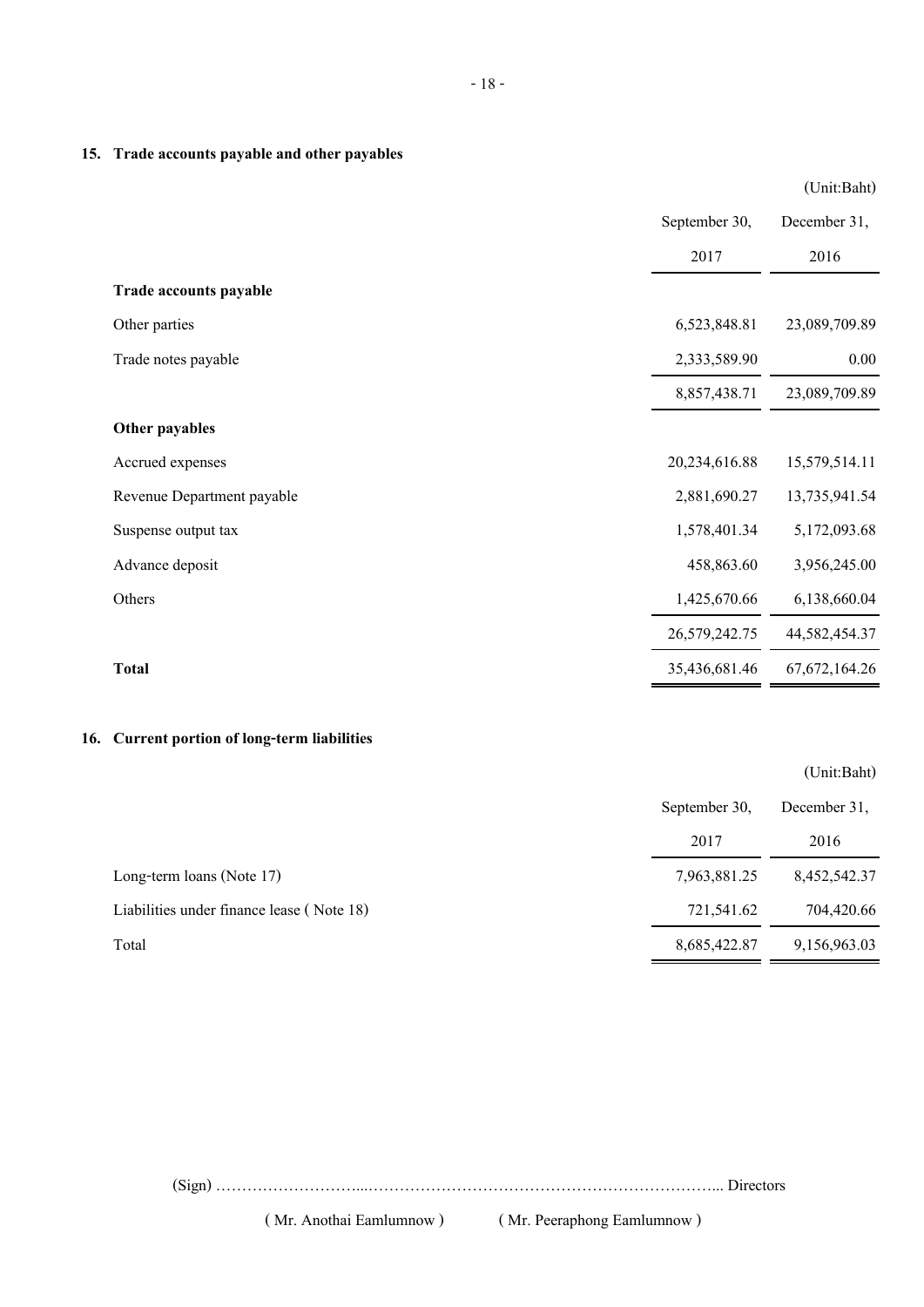# **17. Long-term loans**

|                                                   |                | (Unit:Baht)     |
|---------------------------------------------------|----------------|-----------------|
|                                                   | September 30,  | December 31,    |
|                                                   | 2017           | 2016            |
| Long-term loans                                   | 20,466,892.05  | 26, 755, 117.07 |
| Less Current portion of long-term loans (Note 16) | (7,963,881.25) | (8,452,542.37)  |
| Net                                               | 12,503,010.80  | 18,302,574.70   |

Movement of the long-term loan during the nine-month ended September 30, 2017 and 2016 were as follows:

|                                       |                    | (Unit:Baht)    |
|---------------------------------------|--------------------|----------------|
|                                       | For the nine-month |                |
|                                       | 2017               | 2016           |
| Balance as at beginning of the period | 20,466,892.05      | 36,200,077.31  |
| Decrease                              | (7,963,881.25)     | (7,415,173.06) |
| Balance as at end of the period       | 12,503,010.80      | 28,784,904.25  |

# **18. Liabilities under finance lease contract**

|                                                                            |               | (Unit:Baht)   |
|----------------------------------------------------------------------------|---------------|---------------|
|                                                                            | September 30, | December 31.  |
|                                                                            | 2017          | 2016          |
| Liabilities under finance lease contract                                   | 962,055.29    | 1,485,355.46  |
| Less Current portion of liabilities under finance lease contract (Note 16) | (721, 541.62) | (704, 420.66) |
| Net                                                                        | 240,513.67    | 780,934.80    |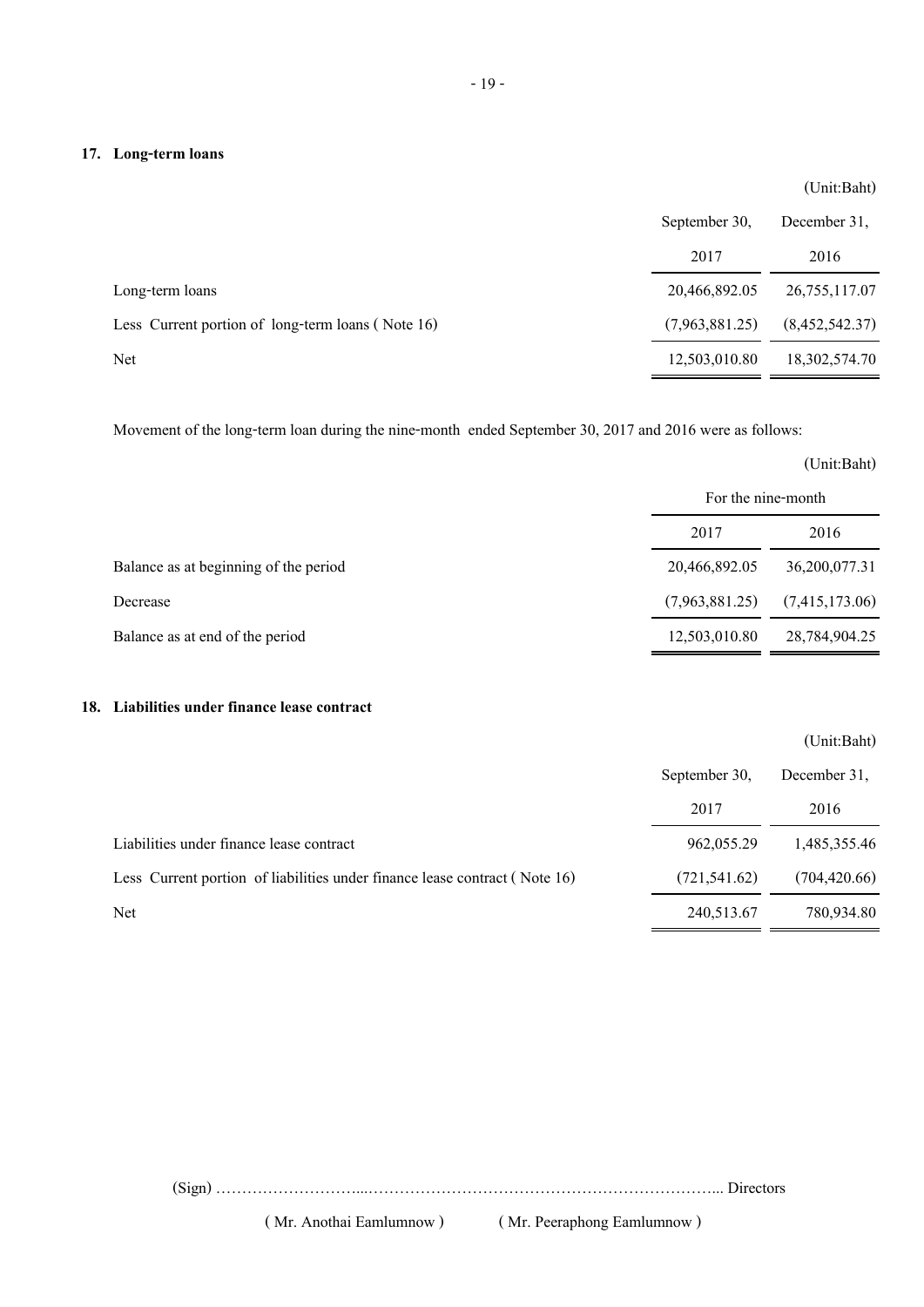18. Liabilities under finance lease contract (Cont.)

Details of assets under finance leases contract are as follows:

|                               |                | $\sim$ 2.2.200 $\sim$ $\sim$ $\sim$ $\sim$ $\sim$ $\sim$ |
|-------------------------------|----------------|----------------------------------------------------------|
|                               | September 30,  | December 31,                                             |
|                               | 2017           | 2016                                                     |
| Motors vehicle                | 2,802,462.45   | 2,802,462.45                                             |
| Less Accumulated depreciation | (1,357,720.78) | (970,007.81)                                             |
| Book value                    | 1,444,741.67   | 1,832,454.64                                             |

The Company had entered into 3 hire-purchase contracts, with leasing companies for rental of motor vehicles, with instalment period 3 to 4 years, repayment in amount of Baht 69,335.20 per month. The hire-purchase contract will end in November 2018.

# **19. Employee benefit obligations**

# 19.1 Movement of the present value of the employee benefit obligations for the nine- month period ended September 30, 2017 and 2016 are as follows:

|                                        | (Unit:Baht)<br>For the nine-month |               |  |
|----------------------------------------|-----------------------------------|---------------|--|
|                                        |                                   |               |  |
|                                        | 2017                              | 2016          |  |
| Balance as at beginning of the period  | 19,667,576.15                     | 7,488,114.91  |  |
| Current service cost                   | 1,547,508.71                      | 1,508,222.10  |  |
| Interest cost                          | 500,354.20                        | 450,507.90    |  |
| Employee benefit payment during period | (189, 563.00)                     | (351, 478.76) |  |
| Estimated actuarial loss               | 0.00                              | 9,919,300.00  |  |
| Balance as at end of the period        | 21,525,876.06                     | 19,014,666.15 |  |

(Sign) ………………………...…………………………………………………………... Directors

( Mr. Anothai Eamlumnow ) ( Mr. Peeraphong Eamlumnow )

 $(1)$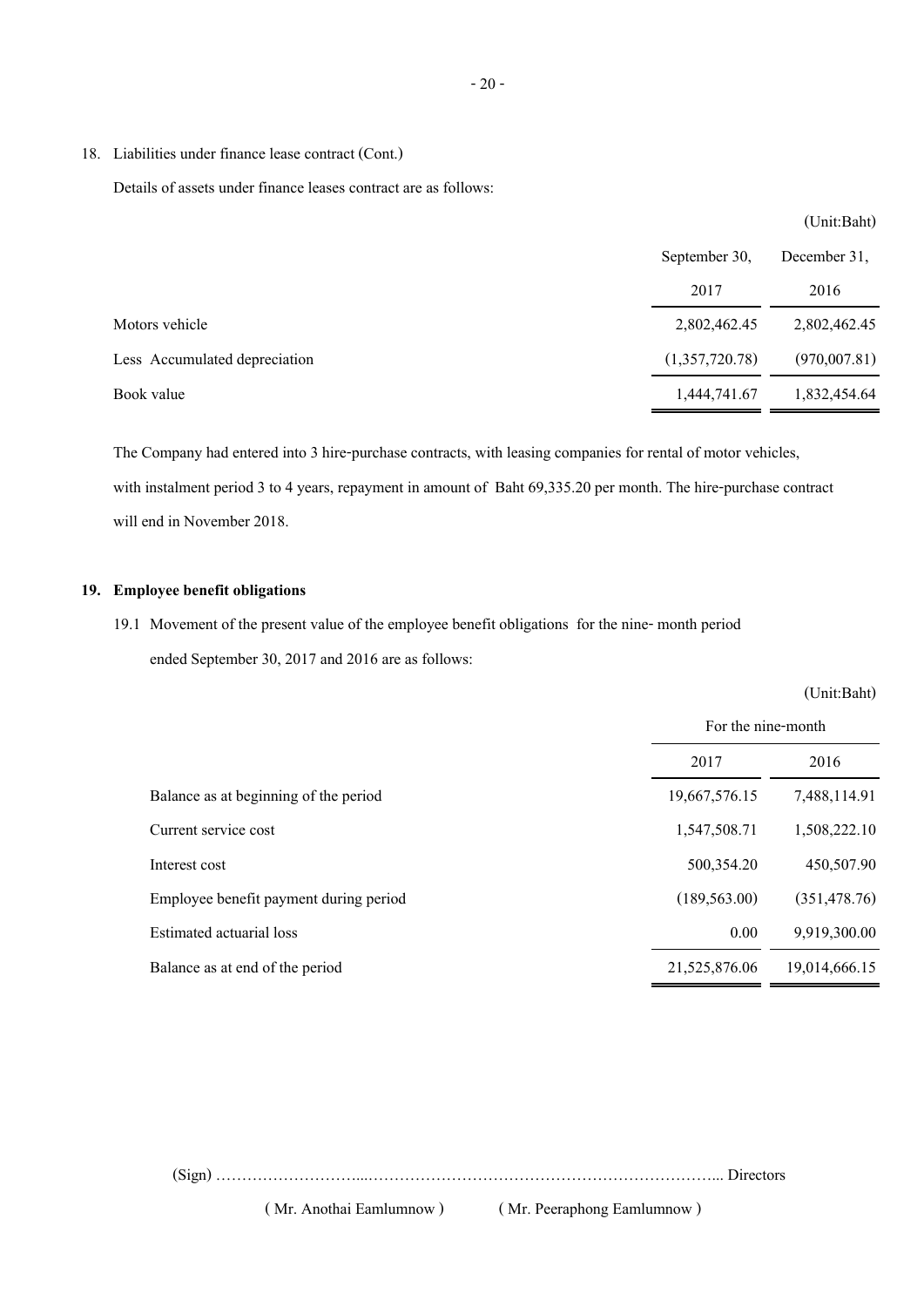# 19. Employee benefit obligations (Cont.)

19.2 Employee benefit expenses recognized in the statement of comprehensive income for the three-month and nine- month period ended September 30, 2017 and 2016 are as follows:

|                               | For the three-month |            | For the nine-month |              |
|-------------------------------|---------------------|------------|--------------------|--------------|
|                               | 2017                | 2016       | 2017               | 2016         |
| Costs of selling and services | 371,441.00          | 349,360.24 | 1,114,323.00       | 1,048,080.72 |
| Selling expenses              | 60,730.00           | 57,455.93  | 182,190.00         | 172,367.79   |
| Administrative expenses       | 250,450.00          | 246,093.83 | 751,350.00         | 738,281.49   |
| Total                         | 682,621.00          | 652,910.00 | 2,047,863.00       | 1,958,730.00 |

(Unit:Baht)

19.3 Estimated actuarial loss recognized in other comprehensive income for the nine- month period ended September 30, 2017 and 2016 are as follows:

|                                                 |                    | (Unit:Baht)  |
|-------------------------------------------------|--------------------|--------------|
|                                                 | For the nine-month |              |
|                                                 | 2017               | 2016         |
| Retained earnings as at beginning of the period | 0.00               | 0.00         |
| Recognized during in the period                 | 0.00               | 9,919,300.00 |
| Retained earnings as at end of the period       | 0.00               | 9,919,300.00 |

19.4 Loss from provision for Actuarial technique recognized in other comprehensive income for the nine- month period ended September 30, 2017 and 2016 are as follows:

|                        |                    | (Unit:Baht)  |
|------------------------|--------------------|--------------|
|                        | For the nine-month |              |
|                        | 2017               | 2016         |
| Discount rate          | 0.00               | 1,112,625.00 |
| Salary increase rate   | 0.00               | 7,088,913.00 |
| Employee turnover rate | 0.00               | (3,747.00)   |
| Adjusted by experience | 0.00               | 1,721,509.00 |
| Total                  | 0.00               | 9,919,300.00 |
|                        |                    |              |

(Sign) ………………………...…………………………………………………………... Directors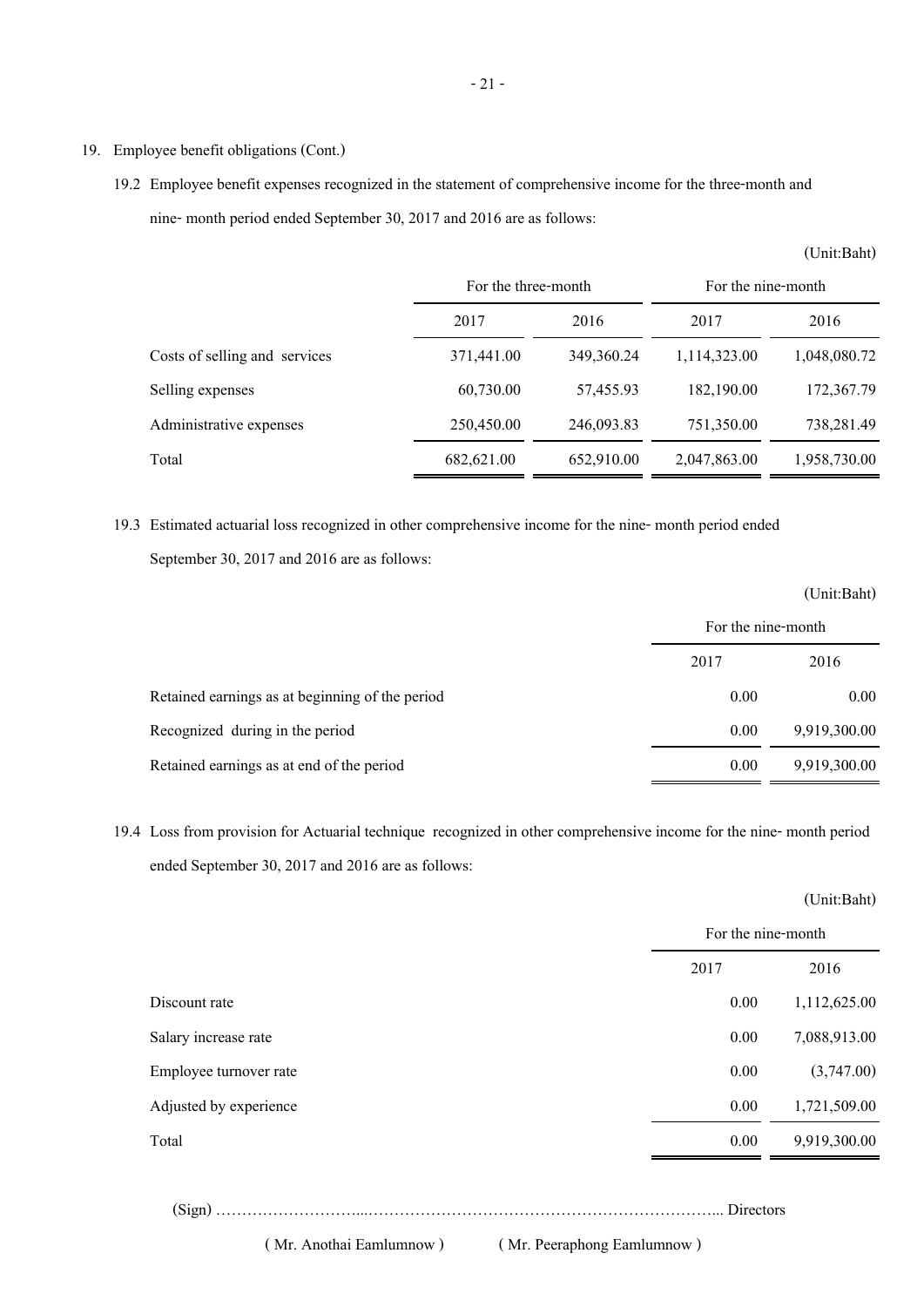# **20. Dividend paid**

According to Board of Director meeting No.3/2017 held on June 16, 2017, resolved to pay the interim dividend from the operating result of January to April 2017 for the total eligible shares of 500 million shares at the rate of Baht 0.14 per share totalling Baht 70.00 million to the shareholders. The company already paid such dividend on July 7, 2017.

#### **21. Provident fund**

The Company contributed to the provident fund for the three month and nine month periods ended September 30, 2017 and 2016 are as follows: (Unit:Baht)

|                                |              | For the three-month |              | For the nine-month |  |
|--------------------------------|--------------|---------------------|--------------|--------------------|--|
|                                | 2017         | 2016                | 2017         | 2016               |  |
| Contribution to provident fund | 1,020,079.84 | 827,994.28          | 2,856,463.84 | 2,551,733.78       |  |
| Total                          | 1,020,079.84 | 827,994.28          | 2,856,463.84 | 2,551,733.78       |  |

# **22. Expenses by nature**

Expenses by nature for the three-month and nine-month period ended September 30, 2017 and 2016 are as follows:

|                                                   | For the three-month |               | For the nine-month |                  |  |  |
|---------------------------------------------------|---------------------|---------------|--------------------|------------------|--|--|
|                                                   | 2017                | 2016          | 2017               | 2016             |  |  |
| Changing in finished goods and work in process    | (7887180.46)        | 1,313,365.23  | 267, 202.34        | 888,396.03       |  |  |
| Raw material used                                 | 4,401,766.36        | 6,453,067.98  | 19,424,460.27      | 21,348,707.34    |  |  |
| Hire of work expenses for plate,                  |                     |               |                    |                  |  |  |
| original manuscript and others                    | 7,747,484.99        | 5,961,447.33  | 24,926,340.40      | 19,742,320.01    |  |  |
| Employee expenses                                 | 30,023,456.48       | 34,268,800.04 | 101,550,925.66     | 109,913,873.46   |  |  |
| Management benefit expenses                       | 9,617,556.33        | 7,683,267.25  | 27,813,002.33      | 22, 232, 551. 75 |  |  |
| Service charge for using area for organizing eve  | 640,000.00          | 385,140.00    | 108,298,580.84     | 109,784,872.71   |  |  |
| Structure decoration expenses                     | 161,000.00          | 399,669.00    | 46,638,548.96      | 48,240,793.38    |  |  |
| Advertising expenses                              | 1,106,683.65        | 846, 852. 17  | 22,967,687.02      | 18,721,242.32    |  |  |
| Hire of work expenses for organize activities     | 1,337,105.11        | 1,416,161.86  | 24,818,496.68      | 17,481,314.20    |  |  |
| Installation and dismantling of electrical system | 0.00                | 0.00          | 12,155,590.00      | 12,361,680.00    |  |  |
| Depreciation / Amortization                       | 3,010,229.66        | 3,338,098.17  | 8,971,735.51       | 8,902,374.17     |  |  |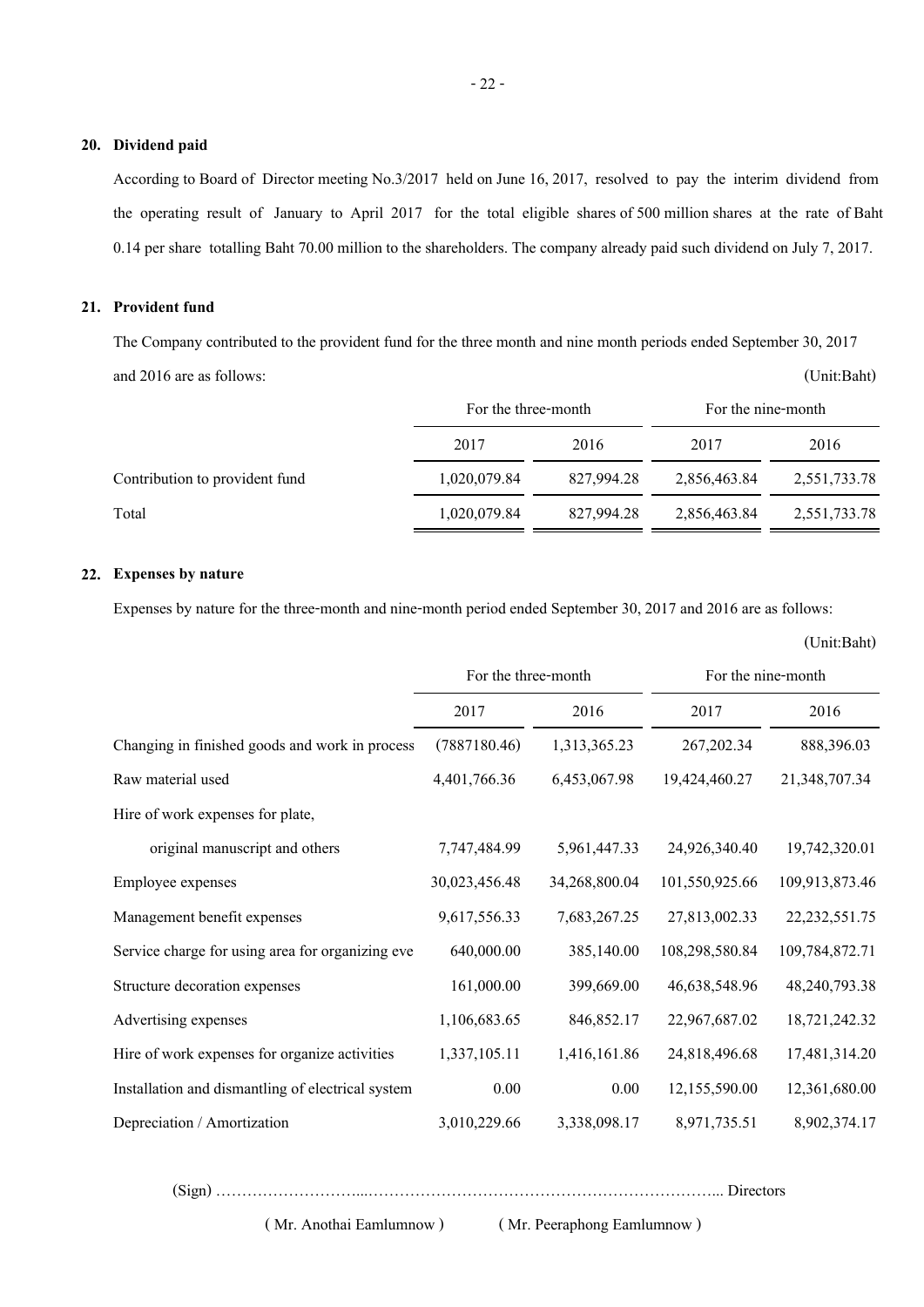# **23. Transaction with related parties**

23.1 Relationship between the related parties summarized as follows:

| Persons or company         | Relationship type   | Type of transactions         | Pricing policy                                                     |
|----------------------------|---------------------|------------------------------|--------------------------------------------------------------------|
|                            |                     |                              |                                                                    |
| Blue Diamond Golf And      | Common director and |                              | Provide event organizer services Close to normal business price of |
| Water Sport Club Co., Ltd. | shareholder         |                              | another customer                                                   |
|                            |                     | Provide printing services    | Close to normal business price of                                  |
|                            |                     |                              | another customer                                                   |
|                            |                     | Provide advertising services | Close to normal business price of                                  |
|                            |                     |                              | another customer                                                   |
|                            |                     | Provide consultancy and      |                                                                    |
|                            |                     | management services          | Agreed-upon prices                                                 |
|                            |                     | Provide art work service     | Close to normal business price of                                  |
|                            |                     |                              | another customer                                                   |
|                            |                     | Provide office for rental    | Close to market price                                              |
|                            |                     | Provide place for activities | Close to normal business price of                                  |
|                            |                     |                              | another customer                                                   |
|                            |                     | Advertising expense          | Close to normal business price of                                  |
|                            |                     |                              | another customer                                                   |
| Dream Garage Design and    | Common director and | Provide advertising services | Close to normal business price of                                  |
| Construction Co., Ltd.     | shareholder         |                              | another customer                                                   |
|                            |                     |                              |                                                                    |
| Yachiyoda Allow Wheel      | Common director and | Provide printing services    | Close to normal business price of                                  |
| Co., Ltd                   | shareholder         |                              | another customer                                                   |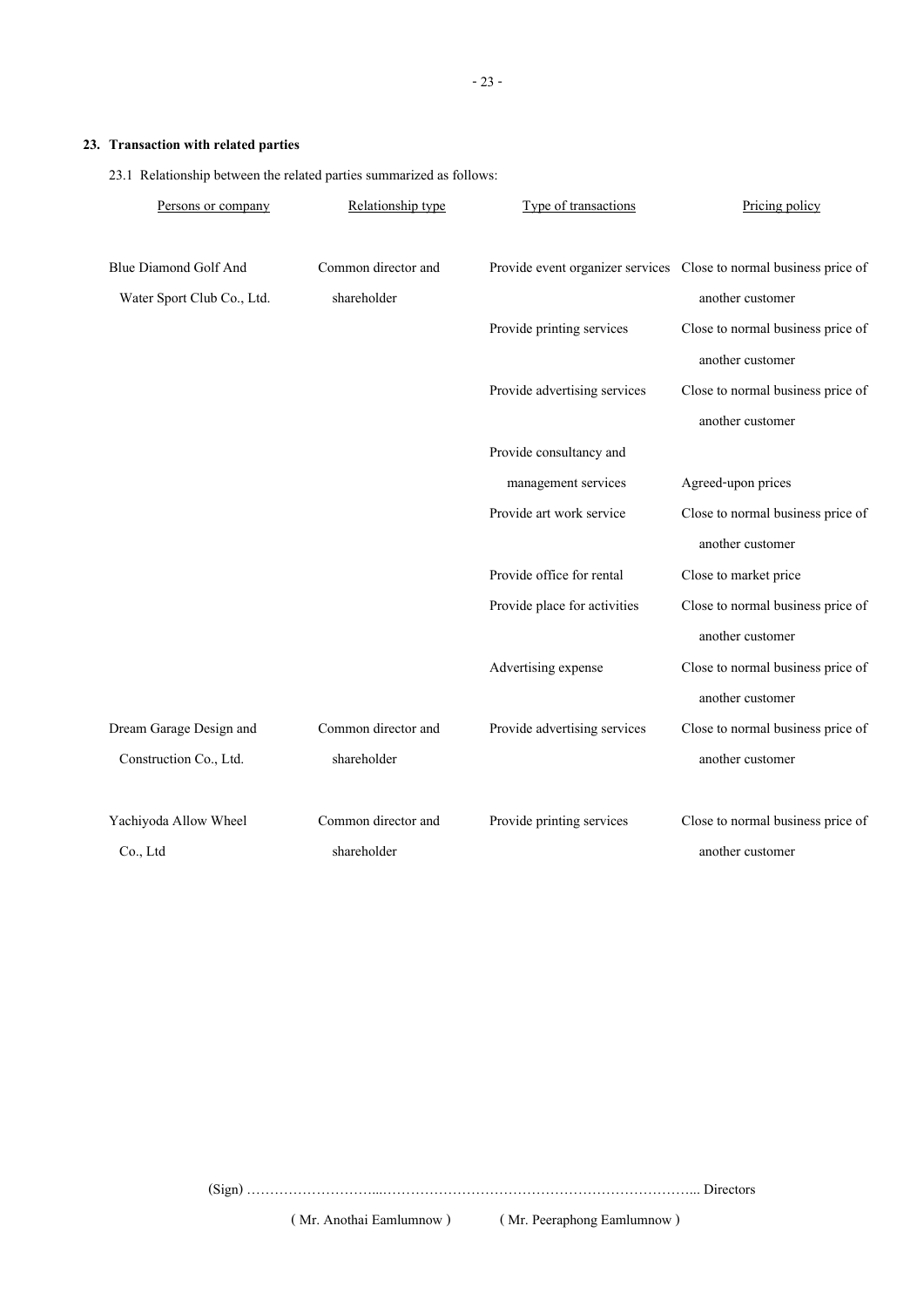# 23. Transaction with related parties (Cont.)

23.2 Transactions in the statement of comprehensive income

Significant revenues and expenses with related parties for the three-month and nine-month periods ended September 30, 2017 and 2016 summarized as follows:

|                                    |            |                                                                                                                                                                                                                                                                                                                                                                                                            |                    | (Unit:Baht)  |
|------------------------------------|------------|------------------------------------------------------------------------------------------------------------------------------------------------------------------------------------------------------------------------------------------------------------------------------------------------------------------------------------------------------------------------------------------------------------|--------------------|--------------|
|                                    |            |                                                                                                                                                                                                                                                                                                                                                                                                            | For the nine-month |              |
|                                    | 2017       | For the three-month<br>2016<br>2017<br>0.00<br>480,000.00<br>0.00<br>0.00<br>0.00<br>17,130.00<br>345,315.00<br>1,459,429.00<br>$0.00\,$<br>0.00<br>$0.00\,$<br>345,315.00<br>1,956,559.00<br>$0.00\,$<br>30,000.00<br>$0.00\,$<br>64,000.00<br>80,500.00<br>439,315.00<br>2,037,059.00<br>$0.00\,$<br>356,056.83<br>$0.00\,$<br>0.00<br>337,500.00<br>31,400.00<br>144,200.00<br>387,456.83<br>481,700.00 | 2016               |              |
| 23.2.1 Revenue from services       |            |                                                                                                                                                                                                                                                                                                                                                                                                            |                    |              |
| Blue Diamond Golf And              |            |                                                                                                                                                                                                                                                                                                                                                                                                            |                    |              |
| Water Sport Club Co., Ltd.         |            |                                                                                                                                                                                                                                                                                                                                                                                                            |                    |              |
| - Provide event organizer services |            |                                                                                                                                                                                                                                                                                                                                                                                                            |                    | 756,000.00   |
| - Provide Utilities services       |            |                                                                                                                                                                                                                                                                                                                                                                                                            |                    | 0.00         |
| - Provide printing services        | 310,099.00 |                                                                                                                                                                                                                                                                                                                                                                                                            |                    | 1,506,117.00 |
| - Provide advertising services     |            |                                                                                                                                                                                                                                                                                                                                                                                                            |                    | 225,000.00   |
|                                    | 310,099.00 |                                                                                                                                                                                                                                                                                                                                                                                                            |                    | 2,487,117.00 |
| Dream Garage Design and            |            |                                                                                                                                                                                                                                                                                                                                                                                                            |                    |              |
| Construction Co., Ltd.             |            |                                                                                                                                                                                                                                                                                                                                                                                                            |                    |              |
| - Provide advertising services     |            |                                                                                                                                                                                                                                                                                                                                                                                                            |                    | 137,250.00   |
| Yachiyoda Allow Wheel Co., Ltd.    |            |                                                                                                                                                                                                                                                                                                                                                                                                            |                    |              |
| - Provide printing services        | 52,000.00  |                                                                                                                                                                                                                                                                                                                                                                                                            |                    | 64,000.00    |
|                                    | 362,099.00 |                                                                                                                                                                                                                                                                                                                                                                                                            |                    | 2,688,367.00 |
| 23.2.2 Other income                |            |                                                                                                                                                                                                                                                                                                                                                                                                            |                    |              |
| <b>Blue Diamond Golf And</b>       |            |                                                                                                                                                                                                                                                                                                                                                                                                            |                    |              |
| Water Sport Club Co., Ltd.         |            |                                                                                                                                                                                                                                                                                                                                                                                                            |                    |              |
| - Provide consultancy and          |            |                                                                                                                                                                                                                                                                                                                                                                                                            |                    |              |
| management services                |            |                                                                                                                                                                                                                                                                                                                                                                                                            |                    | 1,068,170.49 |
| - Provide office for rent          | 112,500.00 |                                                                                                                                                                                                                                                                                                                                                                                                            |                    | $0.00\,$     |
| - Provide art work service         | 31,400.00  |                                                                                                                                                                                                                                                                                                                                                                                                            |                    | 275,600.00   |
|                                    | 143,900.00 |                                                                                                                                                                                                                                                                                                                                                                                                            |                    | 1,343,770.49 |
|                                    |            |                                                                                                                                                                                                                                                                                                                                                                                                            |                    |              |

(Sign) ………………………...…………………………………………………………... Directors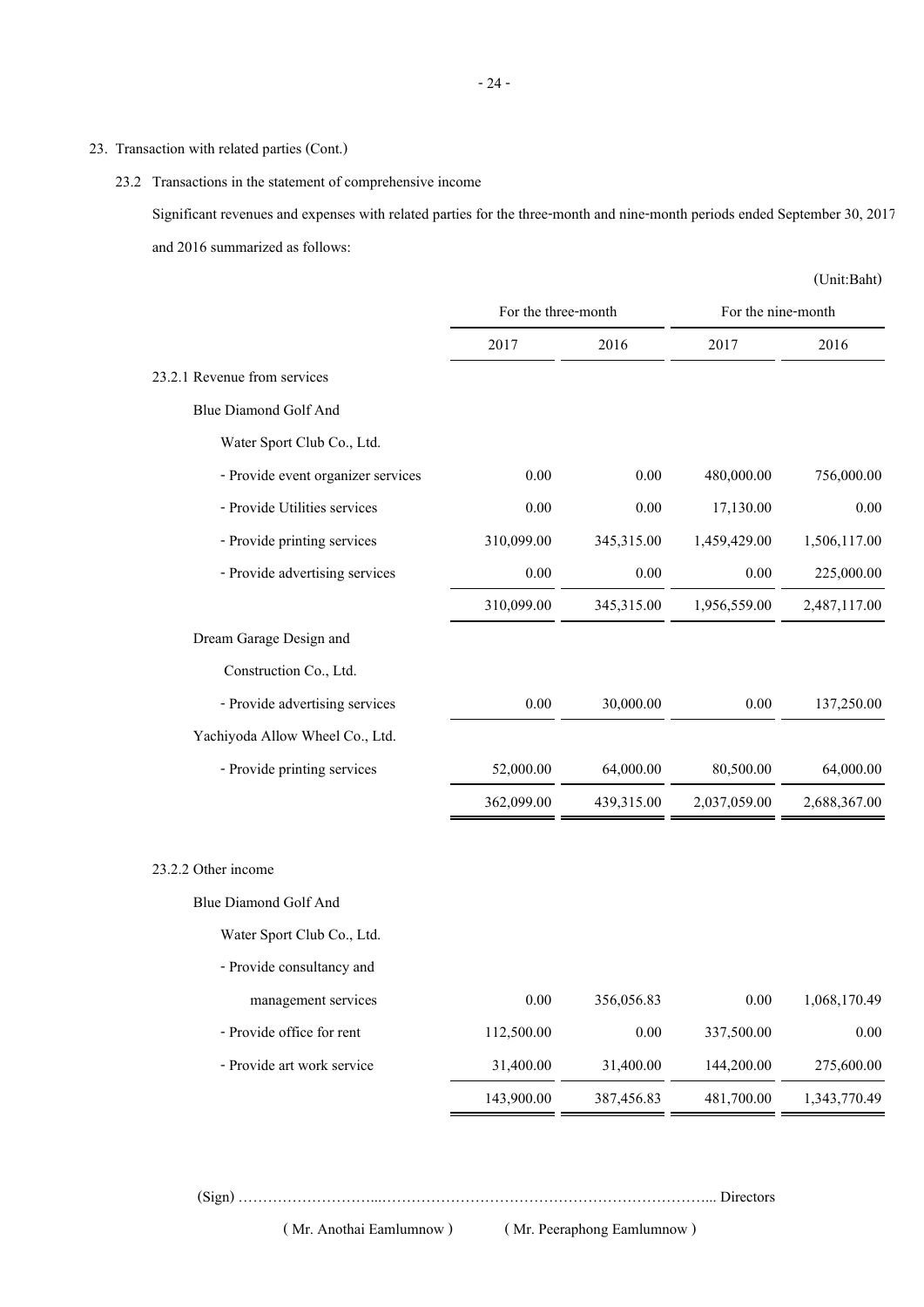# 23. Transaction with related parties (Cont.)

|                                                         |              |                     |               | (Unit:Baht)        |
|---------------------------------------------------------|--------------|---------------------|---------------|--------------------|
|                                                         |              | For the three-month |               | For the nine-month |
|                                                         | 2017         | 2016                | 2017          | 2016               |
| 23.2.3 Cost of services                                 |              |                     |               |                    |
| <b>Blue Diamond Golf And</b>                            |              |                     |               |                    |
| Water Sport Club Co., Ltd.                              |              |                     |               |                    |
| - Provide activity place activities                     | $0.00\,$     | $0.00\,$            | 352,327.11    | 100,000.00         |
|                                                         | 0.00         | 0.00                | 352,327.11    | 100,000.00         |
| 23.2.4 Selling expenses<br><b>Blue Diamond Golf And</b> |              |                     |               |                    |
| Water Sport Club Co., Ltd.                              |              |                     |               |                    |
| - Advertising expense                                   | 0.00         | 0.00                | 170,000.00    | 0.00               |
|                                                         | $0.00\,$     | 0.00                | 170,000.00    | 0.00               |
| 23.2.5 Key executive remuneration                       |              |                     |               |                    |
| Short-term benefits                                     | 9,512,928.83 | 7,591,905.00        | 27,499,119.83 | 21,958,465.00      |
| Post-employment benefits                                | 104,627.50   | 91,362.25           | 313,882.50    | 274,086.75         |
|                                                         | 9,617,556.33 | 7,683,267.25        | 27,813,002.33 | 22, 232, 551. 75   |

# 23.3 Transactions in the statement of financial position

Significant balance with related parties as at September 30, 2017 and December 31, 2016 summarized as follows:

|                                                        |               | (Unit:Baht)  |
|--------------------------------------------------------|---------------|--------------|
|                                                        | September 30, | December 31, |
|                                                        | 2017          | 2016         |
| 23.3.1 Trade accounts receivable and other receivables |               |              |
| Trade accounts receivable                              |               |              |
| Blue Diamond Golf And Water Sport Club Co., Ltd.       | 331,805.93    | 1,657,501.69 |
| Yachiyoda Allow Wheel Co., Ltd.                        | 29,960.00     | 851,987.50   |
|                                                        | 361,765.93    | 2,509,489.19 |
|                                                        |               |              |
|                                                        |               |              |

(Sign) ………………………...…………………………………………………………... Directors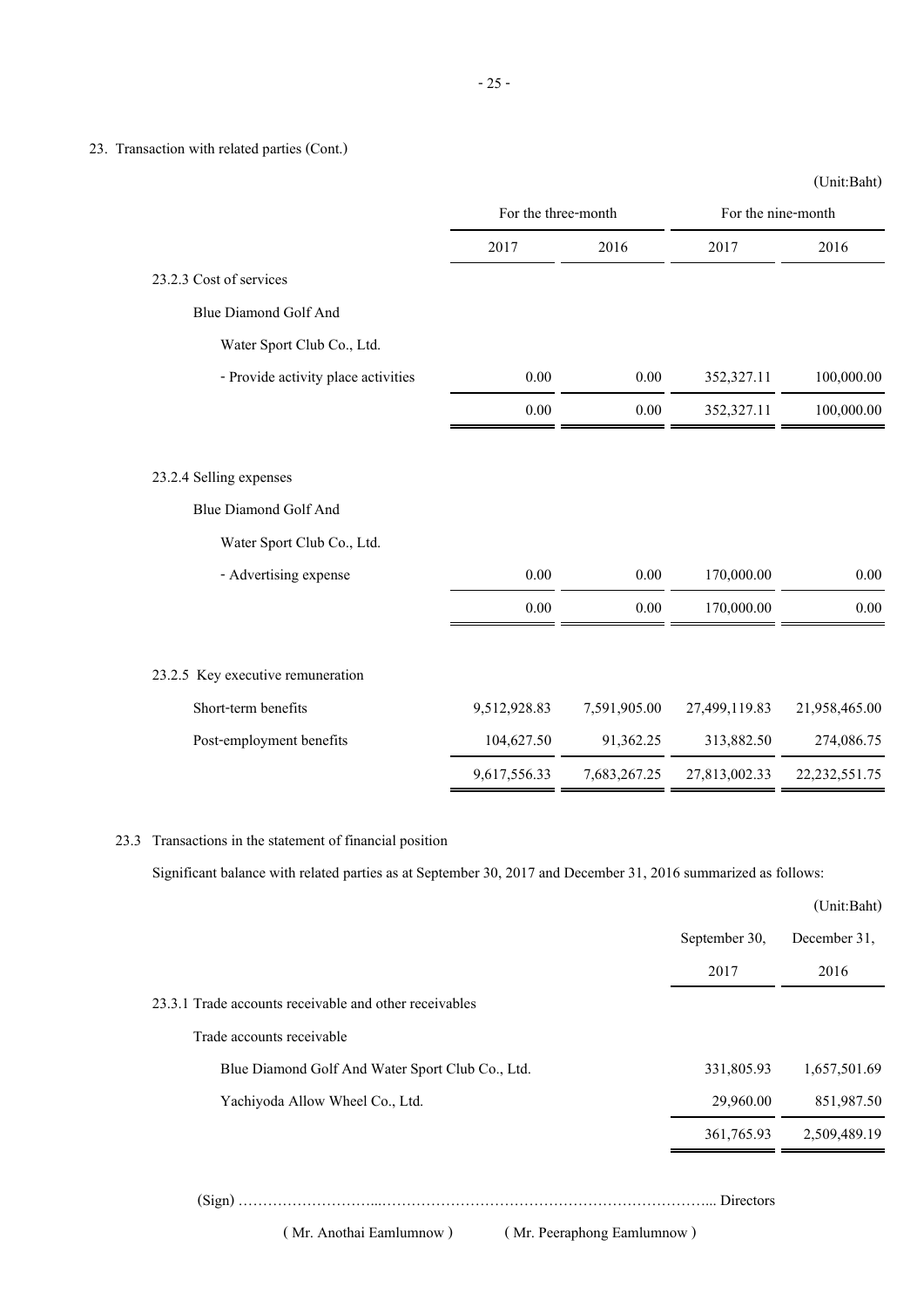23. Transaction with related parties (Cont.)

|                                                               |            |            |               | $\langle$ Ullit,Dalit |
|---------------------------------------------------------------|------------|------------|---------------|-----------------------|
|                                                               |            |            | September 30, | December 31,          |
|                                                               |            |            | 2017          | 2016                  |
| Other receivables                                             |            |            |               |                       |
| Blue Diamond Golf And Water Sport Club Co., Ltd.              |            |            |               |                       |
| - Provide consultancy and management services                 |            |            | 0.00          | 1,523,923.20          |
| - Provide office for rent                                     |            |            | 80,250.00     | 0.00                  |
|                                                               |            |            | 80,250.00     | 1,523,923.20          |
| 23.3.2 Long-term loans                                        |            |            |               |                       |
| Employee                                                      |            |            | 585,460.00    | 952,056.00            |
|                                                               |            |            | 585,460.00    | 952,056.00            |
| Movement of long-term loan to related person were as follows: |            |            |               |                       |
|                                                               |            |            |               | (Unit:Baht)           |
|                                                               | January 1, | Additional | Repayment     | September 30,         |
|                                                               | 2017       | lending    |               | 2017                  |
| Employees                                                     | 952,056.00 | 150,000.00 | 516,596.00    | 585,460.00            |
|                                                               | 952,056.00 | 150,000.00 | 516,596.00    | 585,460.00            |

(Sign) ………………………...…………………………………………………………... Directors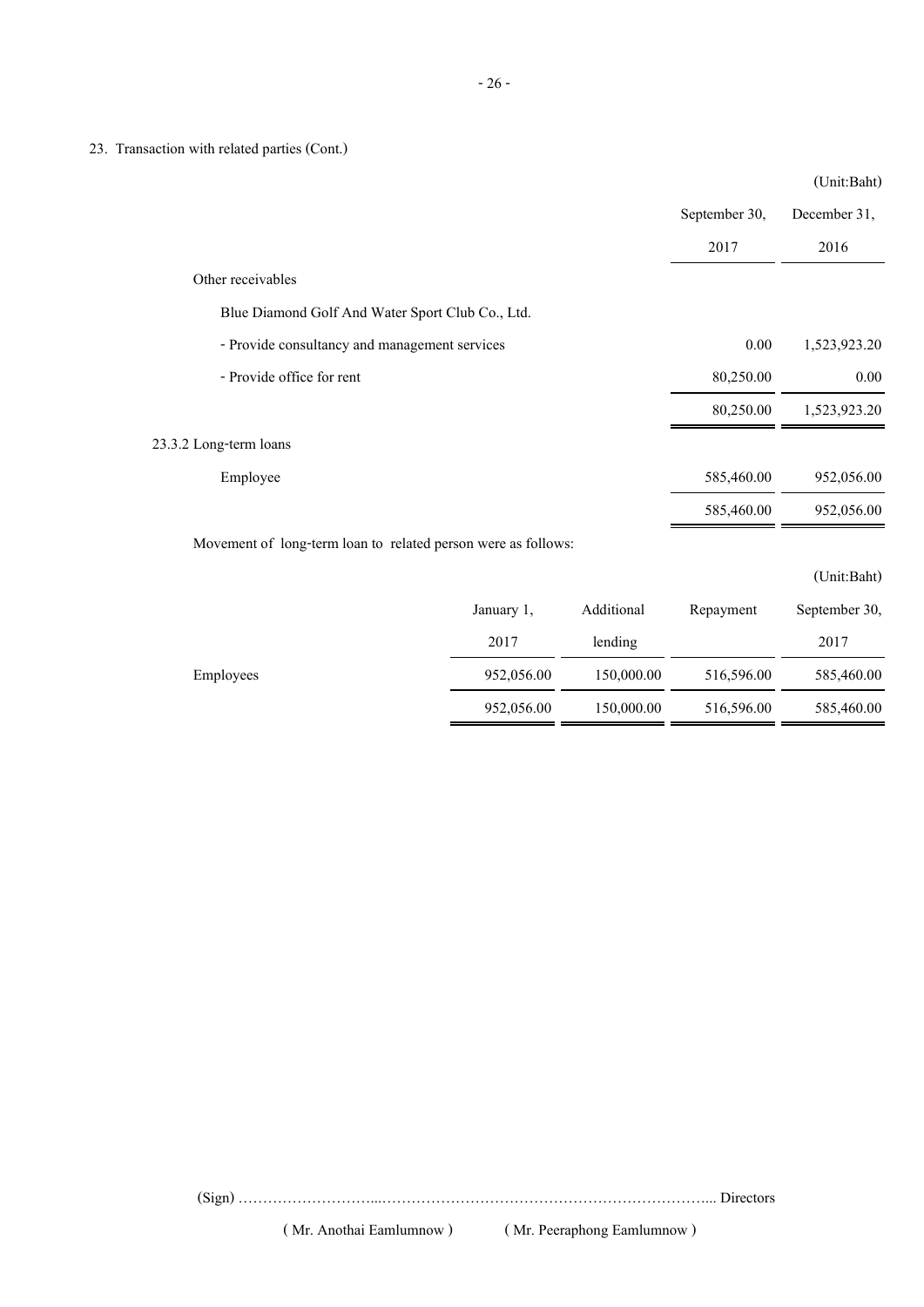#### **24. Supplementary disclosure of cash flow information**

Cash and cash equivalents consist of cash on hand and all types of deposits at financial institutions with original maturities of three months or less and current investments with original maturities of three months or less but excluding deposits at financial institutions used as collateral.

24.1 Cash and cash equivalents as at the beginning of period are as follows:

|                  |                  | (Unit:Baht)    |
|------------------|------------------|----------------|
|                  | January 1,       | January 1,     |
|                  | 2017             | 2016           |
| Cash             | 12,698.50        | 79,524.00      |
| Current accounts | 3,875,554.79     | 2,827,699.53   |
| Savings deposit  | 55,231,169.98    | 150,676,732.39 |
| Fixed deposit    | 1,145,974.45     | 129,781.03     |
| Total            | 60, 265, 397. 72 | 153,713,736.95 |

24.2 Cash and cash equivalents as at the end of period are as follows:

|                  |               | (Unit:Baht)    |
|------------------|---------------|----------------|
|                  | September 30, | September 30,  |
|                  | 2017          | 2016           |
| Cash             | 78,947.20     | 173,483.00     |
| Current accounts | 17,743,864.87 | 70,696.40      |
| Savings deposit  | 14,254,827.21 | 14,390,607.89  |
| Fixed deposit    | 50,795,982.06 | 151,140,201.63 |
| Total            | 82,873,621.34 | 165,774,988.92 |

24.3 Non-cash transactions for the nine-month ended September 30, 2017 were as follows:

24.3.1 The Company purchased office equipment amounting to Baht 0.95 million presented as other payables.

24.3.2 Transferred other non-current assets (barter goods) as fixed assets amounting to Baht 0.018 million.

24.3.3 Transferred office equipment deactivated as other non-current assets amounting to Baht 0.019 million.

24.3.4 The Company purchased intangible assets amounting to Baht 0.15 million presented as other payables.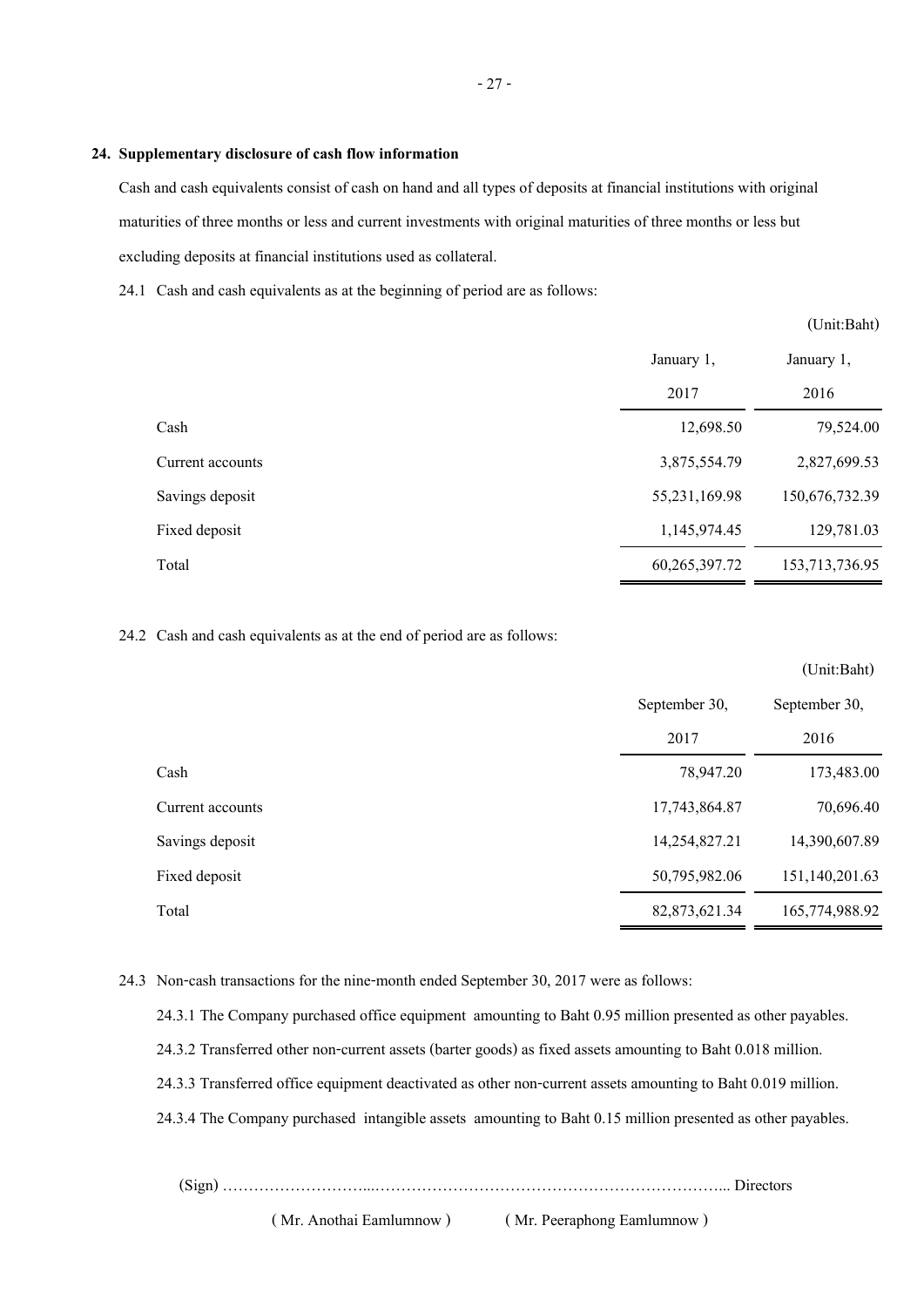- 24. Supplementary disclosure of cash flow information (Cont.)
	- 24.4 Non-cash transactions for the nine-month ended September 30, 2016 were as follows:

24.4.1 The Company purchased office equipment amounting to Baht 0.36 million presented as other payables.

- 24.4.2 Received repayment from receivable with asset (Tools and appliances) amounting to Baht 1.00 million.
- 24.4.3 Transferred inventories (barter goods) as fixed assets amounting to Baht 2.03 million.
- 24.4.4 Transferred part of land and land improvement as investment property amounting to Baht 32.24 million.

24.4.5 Transferred part of office equipment as other non-current assets amounting to Baht 0.14 million.

#### **25. Commitments and contingent liabilities**

25.1 As at September 30, 2017 and 2016 The Company had commitments to pay the rental and service charge according to agreements as follows:

|                            |               | (Unit:Bant)  |
|----------------------------|---------------|--------------|
|                            | September 30, | December 31, |
|                            | 2017          | 2016         |
| Within 1 year              | 2,050,809.06  | 2,363,097.72 |
| Over 1 year within 5 years | 854,657.14    | 904,846.43   |
| Total                      | 2,905,466.20  | 3,267,944.15 |

 $(TL)$ : Baht)

25.2 As at September 30, 2017 and 2016, the Company has commitments to pay consulting fee to an expert Baht 1.16 milli and Baht 2.22 million with 1 year contract ended on December 31, 2017. When the contract is expired and no any par want to terminate, the contract will be automatically renewed .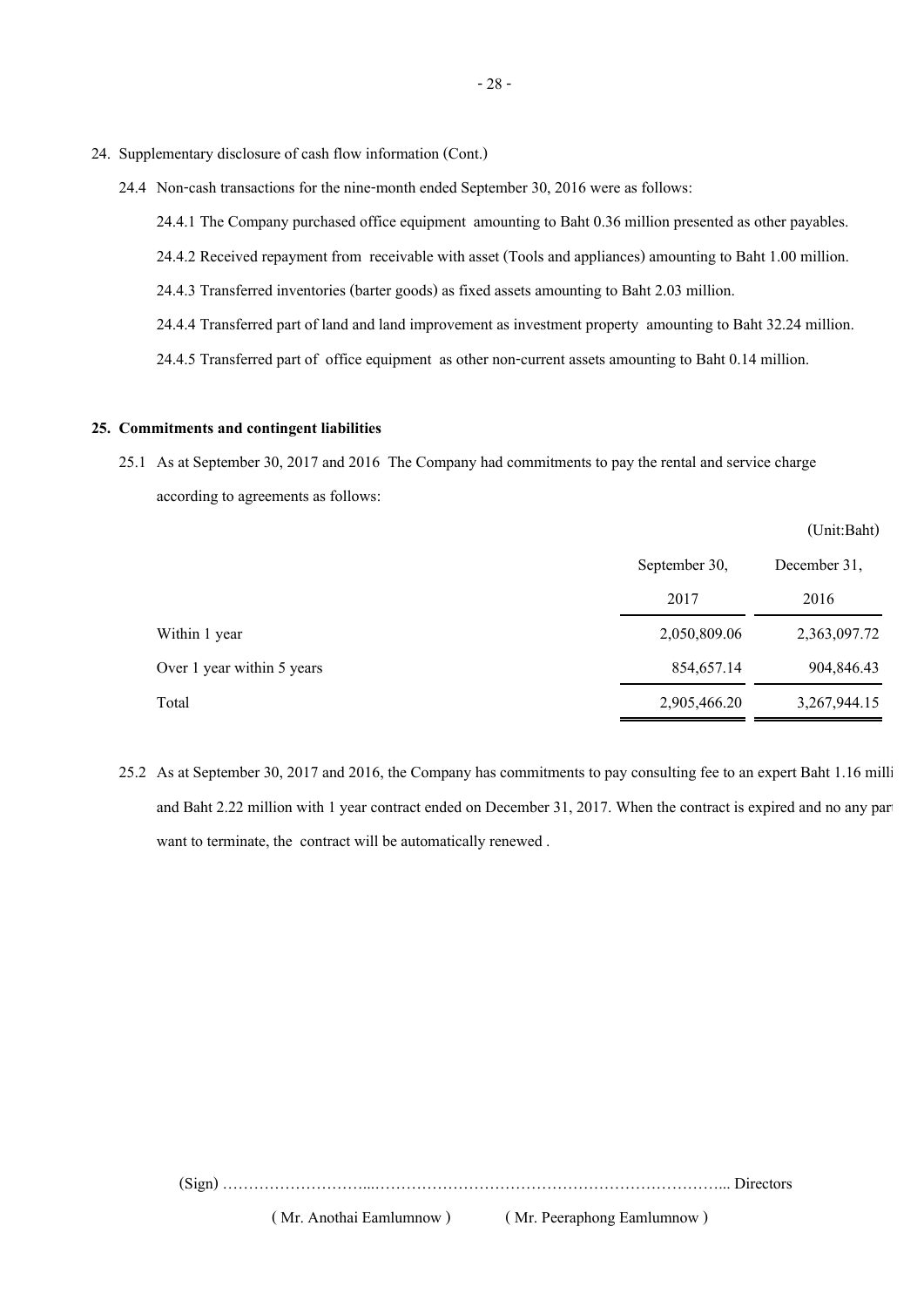#### **26. Business segment information**

Operating segment information is reported in a manner consistent with the internal reports that are regularly reviewed by the chief decision maker officer in order to make decisions about the allocation of resources to the segment and assess its performance. The chief decision maker officer is the Managing Director of the Company.

The main segment operation of the Company for the three-month and nine-month periods ended September 30. 2017 snd 2016 as follows:

(Unit:Baht)

|                                                           | Statement of comprehensive income for the three - month |                 |                    |                 |                           |                 |                    |                    |
|-----------------------------------------------------------|---------------------------------------------------------|-----------------|--------------------|-----------------|---------------------------|-----------------|--------------------|--------------------|
|                                                           | Activities                                              |                 | Media & Publishing |                 | Provide printing services |                 | Total              |                    |
|                                                           | 2017                                                    | 2016            | 2017               | 2016            | 2017                      | 2016            | 2017               | 2016               |
| Revenues from sales and services                          | 10,665,147.19                                           | 13,321,168.61   | 12,127,009.14      | 14,799,740.45   | 21,784,946.00             | 12,467,652.21   | 44,577,102.33      | 40,588,561.27      |
| Costs of sales and services                               | (14,299,108.59)                                         | (15,289,436.63) | (18,791,500.81)    | (16,704,140.72) | (14, 584, 195.71)         | (10,625,355.82) | (47,674,805,11)    | (42,618,933,17)    |
| <b>Gross Profit(Loss)</b>                                 | (3,633,961.40)                                          | (1,968,268,02)  | (6,664,491.67)     | (1,904,400.27)  | 7,200,750.29              | 1,842,296.39    | (3,097,702.78)     | (2,030,371.90)     |
| Other income                                              |                                                         |                 |                    |                 |                           |                 | 2,147,981.91       | 1,860,213.25       |
| Selling expenses                                          |                                                         |                 |                    |                 |                           |                 | (6,383,672.99)     | (9,190,734.22)     |
| Administrative expenses                                   |                                                         |                 |                    |                 |                           |                 | (28, 146, 903, 29) | (28, 105, 319.84)  |
| Financial costs                                           |                                                         |                 |                    |                 |                           |                 | (367, 158.22)      | (515,994.87)       |
| Profit (Loss) before income tax                           |                                                         |                 |                    |                 |                           |                 | (35, 847, 455.37)  | (37,982,207.58)    |
| Income tax (expenses) revenue                             |                                                         |                 |                    |                 |                           |                 | 7,313,727.61       | 7,401,744.22       |
| Profit(Loss) for the period                               |                                                         |                 |                    |                 |                           |                 | (28, 533, 727.76)  | (30, 580, 463.36)  |
| Other comprehensive income                                |                                                         |                 |                    |                 |                           |                 |                    |                    |
| Item that will never be reclassified in profit or loss :- |                                                         |                 |                    |                 |                           |                 |                    |                    |
| Actuarial gains(losses) on employee benefit obligations   |                                                         |                 |                    |                 |                           |                 | 0.00               | 0.00               |
| Income tax on composition of other comprehensive income   |                                                         |                 |                    |                 |                           |                 | 0.00               | 0.00               |
| Other comprehensive income for the period - net of tax    |                                                         |                 |                    |                 |                           |                 | 0.00               | 0.00               |
| Total comprehensive income for the period                 |                                                         |                 |                    |                 |                           |                 | (28, 533, 727.76)  | (30, 580, 463, 36) |
|                                                           |                                                         |                 |                    |                 |                           |                 |                    |                    |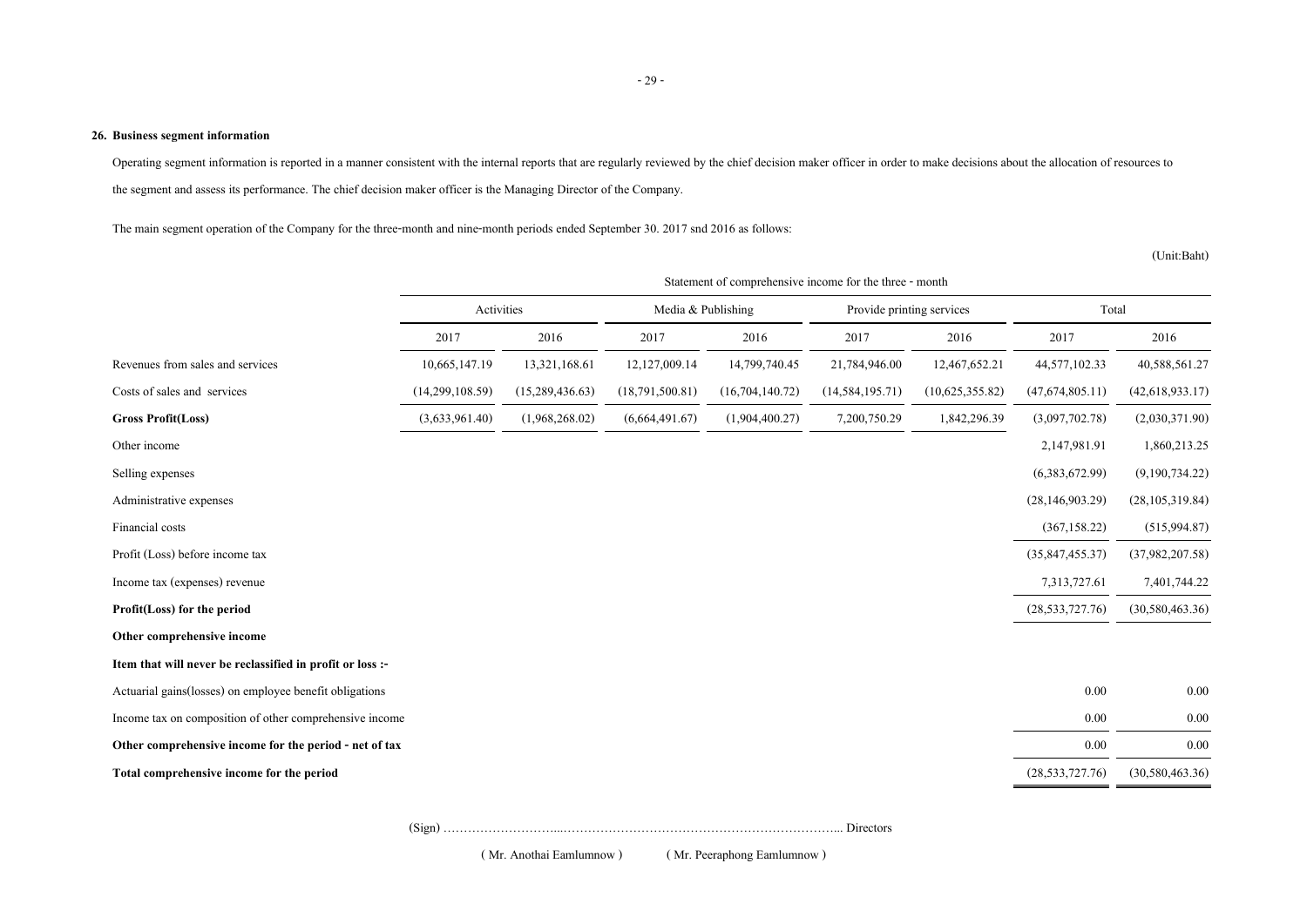#### 26. Business segment information (Cont.)

|                                                           | Statement of comprehensive income for the nine - month |                  |                      |                    |                           |                 |                    |                    |
|-----------------------------------------------------------|--------------------------------------------------------|------------------|----------------------|--------------------|---------------------------|-----------------|--------------------|--------------------|
|                                                           | Activities                                             |                  | Media $&$ Publishing |                    | Provide printing services |                 | Total              |                    |
|                                                           | 2017                                                   | 2016             | 2017                 | 2016               | 2017                      | 2016            | 2017               | 2016               |
| Revenues from sales and services                          | 566,123,025.74                                         | 570,190,822.87   | 44,488,513.22        | 50,806,605.17      | 60,814,240.58             | 38,506,524.09   | 671,425,779.54     | 659,503,952.13     |
| Costs of sales and services                               | (269, 374, 091, 76)                                    | (263,087,183.28) | (41,334,718.06)      | (49, 581, 460, 64) | (44, 024, 922, 41)        | (38,827,526.58) | (354, 733, 732.23) | (351, 496, 170.50) |
| <b>Gross Profit(Loss)</b>                                 | 296,748,933.98                                         | 307,103,639.59   | 3,153,795.16         | 1,225,144.53       | 16,789,318.17             | (321,002.49)    | 316,692,047.31     | 308,007,781.63     |
| Other income                                              |                                                        |                  |                      |                    |                           |                 | 6,455,555.82       | 7,102,460.41       |
| Selling expenses                                          |                                                        |                  |                      |                    |                           |                 | (40,829,126.94)    | (43, 145, 579.86)  |
| Administrative expenses                                   |                                                        |                  |                      |                    |                           |                 | (83,679,931.16)    | (91,823,651.09)    |
| Financial costs                                           |                                                        |                  |                      |                    |                           |                 | (1,207,195.55)     | (1,685,065.14)     |
| Profit(Loss) before income tax                            |                                                        |                  |                      |                    |                           |                 | 197,431,349.48     | 178,455,945.95     |
| Income tax (expenses) revenue                             |                                                        |                  |                      |                    |                           |                 | (39,065,942.98)    | (36,359,229.97)    |
| Profit (Loss) for the period                              |                                                        |                  |                      |                    |                           |                 | 158, 365, 406. 50  | 142,096,715.98     |
| Other comprehensive income                                |                                                        |                  |                      |                    |                           |                 |                    |                    |
| Item that will never be reclassified in profit or loss :- |                                                        |                  |                      |                    |                           |                 |                    |                    |
| Actuarial gains(losses) on employee benefit obligations   |                                                        |                  |                      |                    |                           |                 | 0.00               | (9,919,300.00)     |
| Income tax on composition of other comprehensive income   |                                                        |                  |                      |                    |                           |                 | 0.00               | 1,983,860.00       |
| Other comprehensive income for the period - net of tax    |                                                        |                  |                      |                    |                           |                 | 0.00               | (7,935,440.00)     |
| Total comprehensive income for the period                 |                                                        |                  |                      |                    |                           |                 | 158,365,406.50     | 134, 161, 275. 98  |